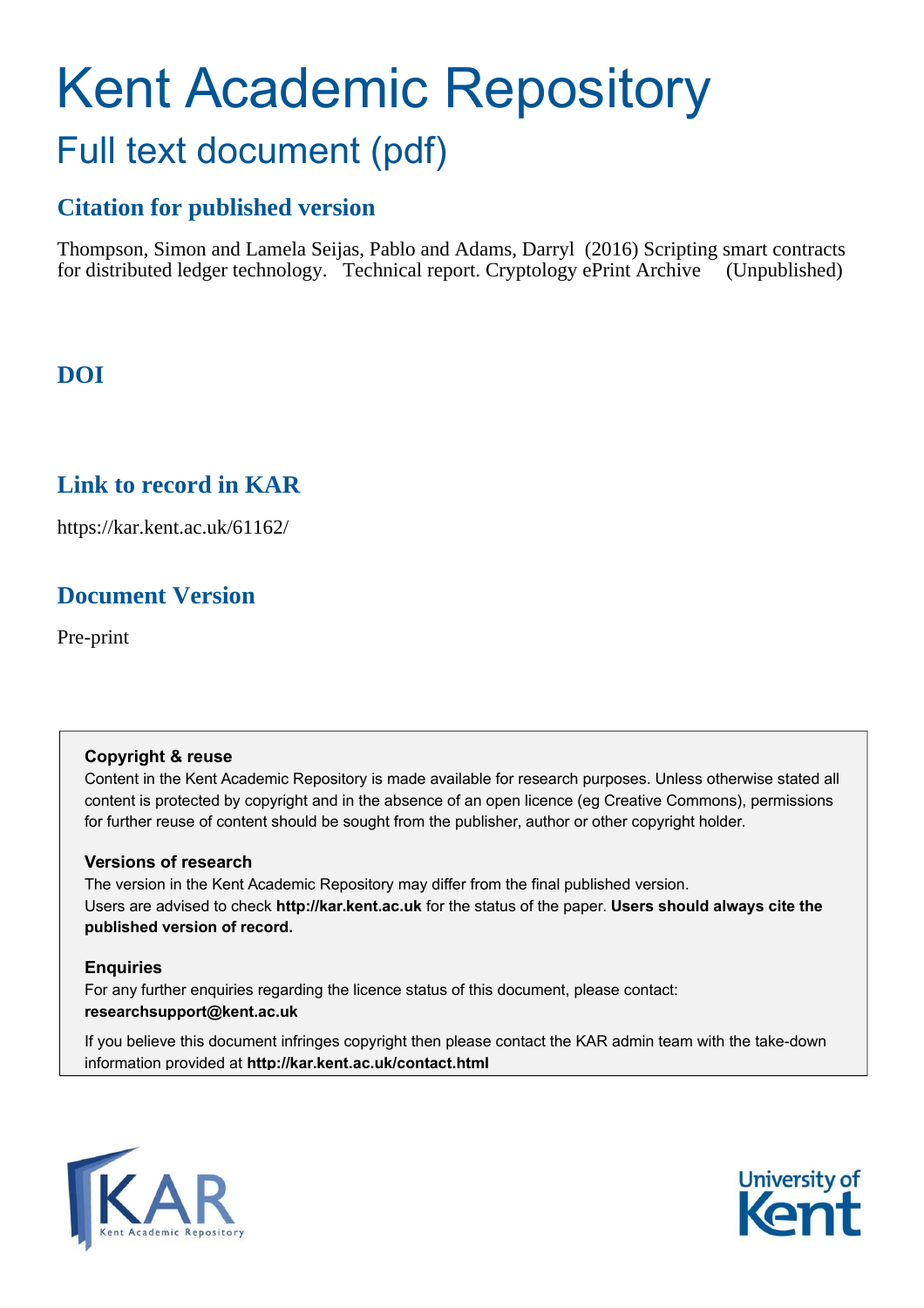# Scripting smart contracts for distributed ledger technology

Pablo Lamela Seijas, Simon Thompson Darryl McAdams {pl240,S.J.Thompson}@kent.ac.uk darryl.mcadams@iohk.io University of Kent, UK IOHK

10th February 2017

#### **Abstract**

We give an overview of the scripting languages used in existing cryptocurrencies, and in particular we review in some detail the scripting languages of Bitcoin, Nxt and Ethereum, in the context of a high-level overview of Distributed Ledger Technology and cryptocurrencies. We survey different approaches, and give an overview of critiques of existing languages. We also cover technologies that might be used to underpin extensions and innovations in scripting and contracts, including technologies for verification, such as zero knowledge proofs, proof-carrying code and static analysis, as well as approaches to making systems more efficient, e.g. Merkelized Abstract Syntax Trees.

# **1 Introduction**

Distributed Ledger Technology (DLT) has recently attracted attention from individuals and start-ups, as well as commercial organisations and national and international institutions [18]. DLT offers the possibility of securely recording information in a non-centralised, distributed way, and building on this it is possible to construct not only distributed databases, but also to record the results of transactions that have financial value, most notably cryptocurrencies. Various kinds of *scripting* languages have been introduced that allow users to write *smart contracts* that describe these transactions.

In this paper, we give an overview of the scripting languages used in existing cryptocurrencies, and in particular we review the scripting languages of Bitcoin, Nxt and Ethereum, in the context of a high-level overview of Distributed Ledger Technology and cryptocurrencies. We also cover technologies that might be used to underpin extensions and innovations in scripting and contracts, including technologies for verification, such as zero knowledge proofs, proof-carrying code and static analysis, as well as approaches to making systems more efficient, e.g. Merkelized Abstract Syntax Trees. A survey of research issues for Bitcoin and cryptocurrencies in general at the end of 2015 is provided by [7].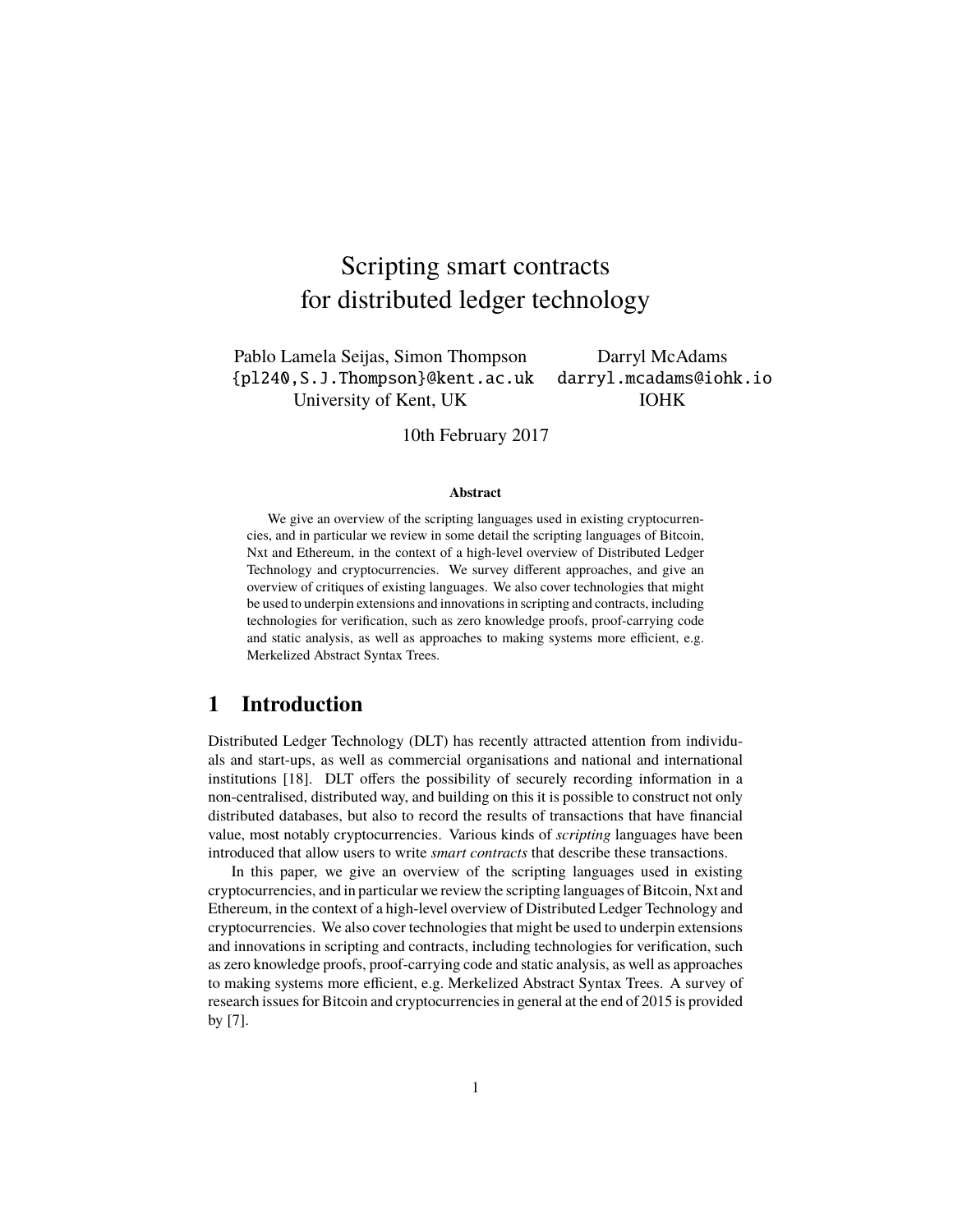In surveying a cross-section of the work in the field, it is striking to see a wide variety of different approaches to scripting.

- Some scripting languages are Turing-incomplete: Bitcoin script has no facilities for looping or recursion, for example; whilst others, such as Ethereum script, are Turing-complete, at least in principle, supporting looping constructs. On the other hand, they lose completeness in practice because of run-time bounds placed on the possible execution time, stack size and so on.
- Bitcoin and Ethereum provide a low-level computation model by means of a virtual machine, into which it is possible to compile a higher-level language, such as Ethereum's Solidity; other systems, including Nxt, provide a higher-level API in a general purpose language (here JavaScript).
- Another approach sees DLT transactions as fitting into a wider business process model, and would propose deriving them by transformation of a language such as BPMN, or finite state machines.
- Finally, it is possible to use virtualization technology to isolate computations, as is done in Hyperledger with Docker containers.

While we have talked about scripting languages as if they were general purpose programming languages, they can also go beyond this in providing particular facilities including randomness, name registration, anonymity, incentive alignment, control of transactionality and so on. Because of this, we see interactions between the language and the general DLT infrastructure on which it is built:



Obviously, the DLT infrastructure pretty much shapes the scripting language, but there can be interactions in the reverse direction too. In particular, exploring the way in which randomness is provided in Ethereum, shows that the typical use of timestamps as a source of randomness can provide a potential attack mechanism. We give an overview of this and other potential security vulnerabilities towards the end of the paper.

In order to give some context, we provide brief introductions and references with information about the different cryptocurrencies and decentralised systems, but the main aim of this work is to overview their scripting languages and related technologies.

We begin by giving introductions to Bitcoin scripting in context in Section 2 and do the same for Ethereum and Nxt in Sections 3 and 4. Other DLT systems are surveyed in Section 5, and other approaches to scripting in Section 6. Section 7 presents some critiques of existing systems, and Section 8 presents a number of technologies that might contribute to the next generation of blockchain scripting. Section 9 concludes the paper.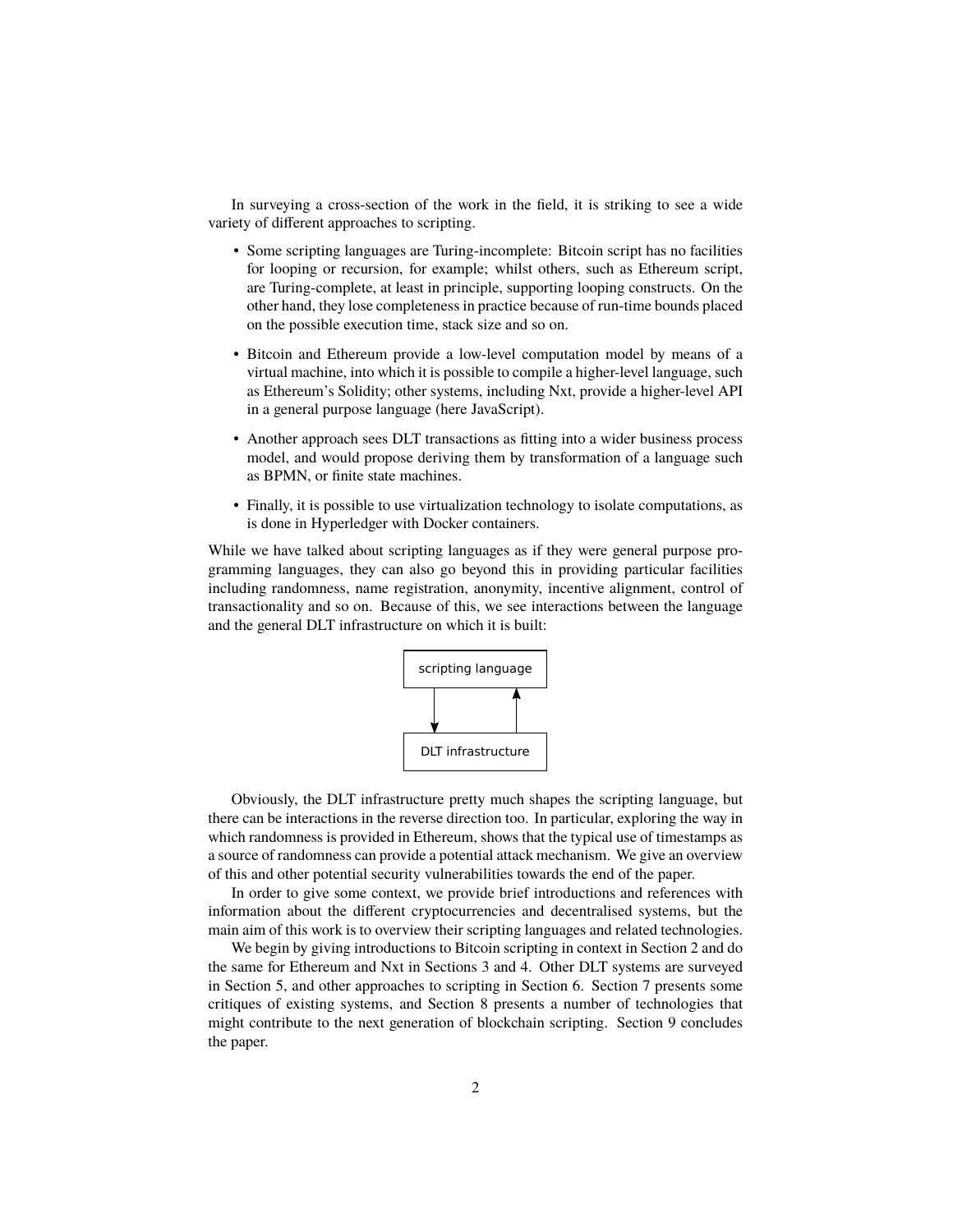## **2 Bitcoin**

Bitcoin is the first widely-used implementation of a decentralised cryptocurrency and introduced the decentralised consensus mechanism of a *blockchain*.

Bitcoin's blockchain is a back-linked list of blocks of transactions [2]. Each block within the blockchain is identified by a hash, generated using the SHA256 cryptographic hash algorithm on the header of the block. Each block also references a previous block, known as the parent block, through the "previous block hash" field in the block header. In other words, each block contains the hash of its parent inside its own header. The sequence of hashes linking each block to its parent creates a chain going back all the way to the first block ever created, known as the genesis block.

In essence, it can be considered like a public log that, in the case of Bitcoin, is used to keep track of transactions. Assuming that the miners that represent more than 50% of the computing power that contributes to the creation of new blocks for the blockchain are "honest", and that the hash functions used are irreversible and unpredictable, information in the blockchain becomes statistically harder to revoke as new blocks are added on top of it.

Changing a block implies recreating all the blocks on top of it, since every block (except the genesis block) contains the hash of the previous block. Creating a block is costly because it requires a proof-of-work, which only allows miners to create blocks proportionally to their computing power (as compared to that of the rest of miners); and only the longest chain is considered valid, so it is out of reach for a single agent to replace the main chain, as long as no single agent controls more than 50% of the total computing power.

#### **2.1 Proof-of-work**

Proof-of-work is a mechanism that is used to ensure that a distributed consensus is achieved without either the presence of a central authority or the requirement that a set of participating users are identified in some way.

Proof-of-work is implemented as a requirement for each block in the blockchain to have a hash smaller than a given target number. This target number is determined through a calculation that is carried out every 2016 blocks (roughly two weeks), and aims to ensure that, independently of the global amount of computing power, a new block will be generated roughly every 10 minutes in average.

#### **2.2 Guarantees**

The design of the Bitcoin system means that it is able to provide a range of guarantees, under an explicitly-articulated set of assumptions. In this section we explain the guarantees, together with the cryptographic mechanisms used to support them.

The algorithm used for hashing the blocks in the blockchain is double SHA256, which consists in applying SHA256 twice to the header of the block. Since the hash function is considered irreversible under reasonable assumptions, the most efficient known way of obtaining a hash that is smaller than the target is by brute force, that is, by repeatedly trying different inputs until one that complies is found. In order to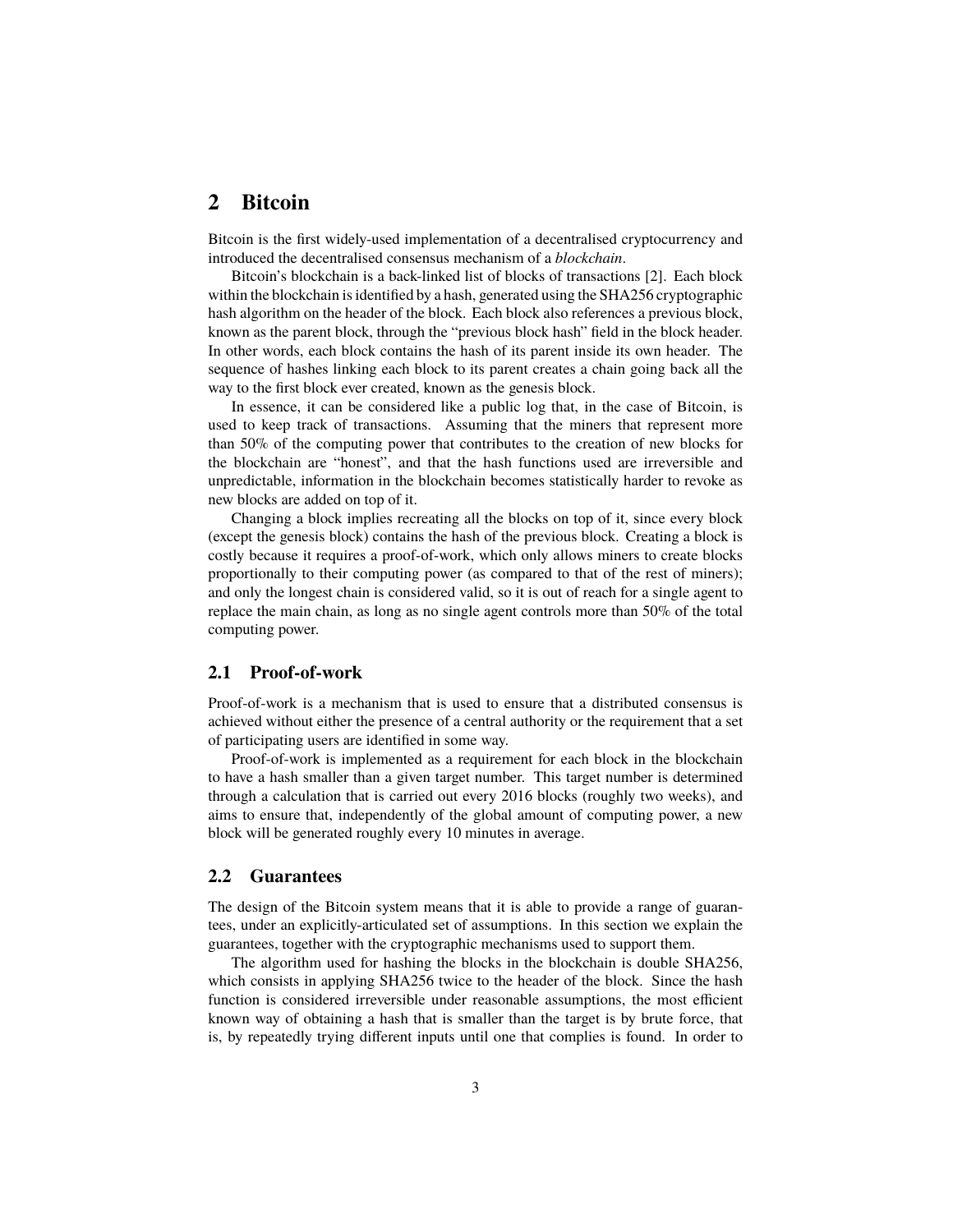alter the resulting hash, the input of the hashing function is to be modified by changing a reserved field called a *nonce* (or alternatively other parts of the header). Users that perform the work to create new blocks are called *miners*.

#### **2.2.1 Decentralised agreement**

In the case of Bitcoin, agreement on the creation of blocks is achieved thanks to the difficulty of block creation: the computing power necessary to "hijack" the creation of a new, alternative, consensus is highly unlikely to be achieved by a single miner or cartel of miners.

#### **2.2.2 Verifiability**

Another guarantee provided by Bitcoin is the possibility for users to unilaterally verify, without trusting anyone else, that a block, and hence the whole blockchain, is valid (that it conforms with the rules). This latter property is possible since every block includes a hash of the previous block, and the first block (or genesis block) is hard-coded in the source code of Bitcoin clients.

#### **2.2.3 Probable irrevocability**

On the other hand, the irrevocability of transactions is only guaranteed eventually by the assumption that at least 50% of the Bitcoin mining power comes from honest users. Honest users will accept the longest blockchain as the true one and build upon it, thus, assuming most mining power is honest, it becomes increasingly unlikely that a dishonest agent will be able to create a fork from an old block so that the new fork is longer than the true one. If this were not the case, then a malicious user would be able to revert transactions by creating a fork, but even in this case it would still be impossible to get invalid blocks to be accepted by honest users, thanks to verifiability.

Because the difficulty of block creation is variable, when we talk about the longest chain or blockchain we actually mean the one with the highest combined difficulty, not the one with the highest number of blocks. Otherwise, it would be possible for a malicious user to create an isolated chain to which only him can contribute and thus, the difficulty of this chain would be lower (since it adapts to the total processing power of the miners of the chain). By having a chain with lower difficulty, an attacker would be able to create blocks very fast and potentially obtain a chain with more blocks than the globally accepted chain.

#### **2.3 Mining**

There are two incentives for miners. On the one hand, each block gives an amount of fresh bitcoins to the miner that created it. On the other hand, each transaction typically contains a transaction fee (which is specified implicitly as the bitcoins unspent in the transaction), the taxes of all transactions in the block also go to the miner.

In the case of Bitcoin, the prize for creating a block, other than the fees, is reduced by half every 210,000 blocks (roughly every four years), it was originally 50 bitcoins and at the time of writing is 12.5 bitcoins.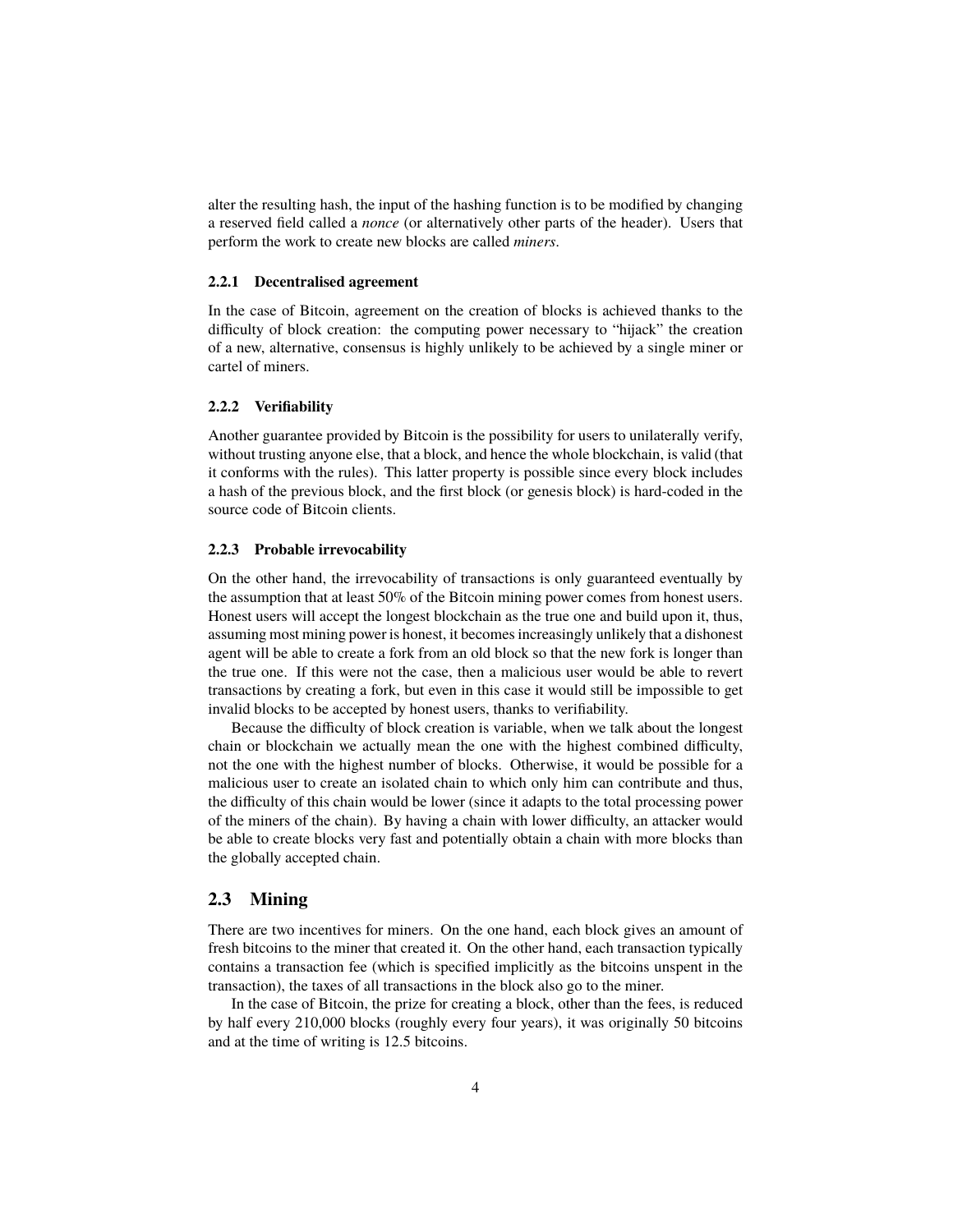## **2.4 Merkle tree**

In order for it to be possible to prove that a transaction exists in the blockchain without transferring the whole blockchain, the transactions are stored in a structure called *Merkle tree*. Such a tree stores transactions at leaf nodes, and inner nodes contain the combined hashes of their immediate subtrees. This makes it possible to prove that a transaction has been hashed without having to rehash all the transactions of a block, only the sequence of hashes called Merkle path, obtained by traversing the tree from the root to the relevant leaf node.

#### **2.5 Transactions**

Blocks in the blockchain collect transactions. These transactions transfer bitcoins or *unspent transaction outputs* (UTXOs) between users. But the effective owner of a particular amount of bitcoins is not specified in the transaction; rather, the transaction declares, for each unspent output, a program written in Script (see Section 2.6); whoever wants to spend that output must provide an input to the program that makes it succeed (that is, return zero).

Typically, this program provides a cryptographic challenge that only the owner can solve, for example, providing a signature made with the private key of the owner, but it could be any program. For example, a program can check that several people have signed a transaction, that a subset of a set of people have signed a transaction, or even that a transaction provides the solution to a puzzle.

#### **2.6 Script**

The language used for creating scripts in Bitcoin is called "Script". Script is a Forth-like bytecode stack-based language but, unlike Forth, Script is designed purposely so that its execution is guaranteed to terminate. Scripts consist of a sequence of instructions, and these are executed linearly, with no jumps backwards; hence, execution time is bounded above by execution time is bounded above by the length of the script after the instruction pointer. This limitation prevents denial of service attacks on the nodes validating the blocks.

Script provides a set of more than a hundred primitives that allow [46]:

- The addition of constants to the stack.
- Some basic conditional flow control, that is non-looping, but lazy (not requiring the evaluation of both alternatives).
- Stack manipulation (including basic alternative stack access).
- String manipulation (mostly disabled in the standard client implementation [17]).
- Bitwise manipulation (mostly disabled).
- Some basic 32-bit arithmetic with overflow (multiplication and division disabled).
- Some basic cryptographic primitives for hashing and signature verification.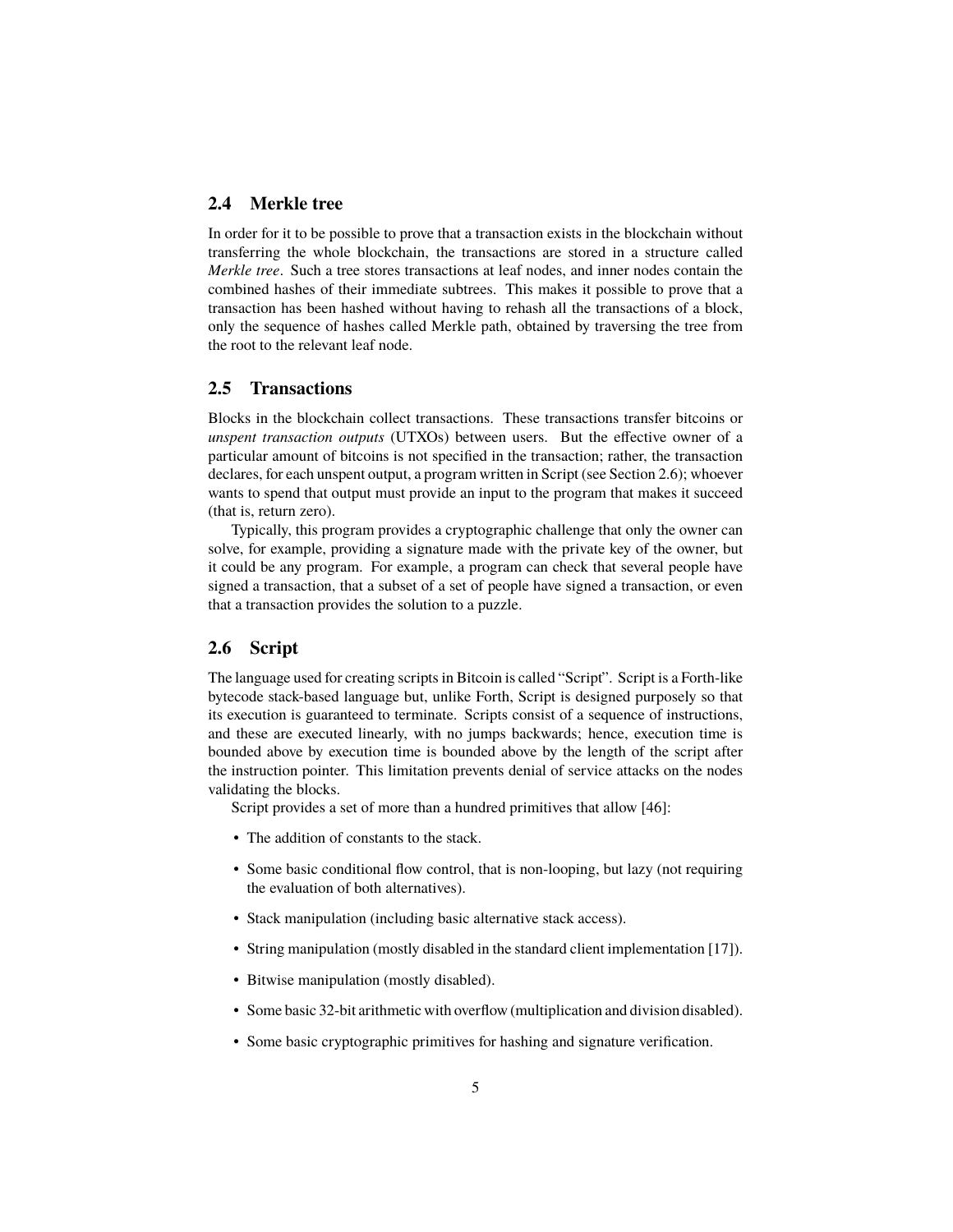• Two primitives for delaying and expiring uncommitted transactions, with respect to time or the current height of the blockchain.

Some characteristics that are available in Forth but are not available in Script include variables, arrays, functions and loops.

Usually, stack based systems only allow access to the few top items in the stack, which forces programs to recalculate values that may have already been evaluated. In Forth, it is possible to declare variables and arrays, so these allow random access, but these functionalities are not available in Script. Nevertheless, Script provides a pair of instructions that allow random read access to the stack:

- OP\_PICK: copy an item from arbitrarily deep on the stack to the top.
- OP\_ROLL: move an item from arbitrarily deep on the stack to the top.

These primitives allow random read access to values that have been calculated previously in the script, but Script does not provide any primitives that allow random write access to either of the stacks.

By using these random access instructions and the alternative stack, it is possible to write a script in Script that efficiently emulates a particular Turing machine performing a finite number of steps bounded by the length of the script. However, it seems it would not be possible to efficiently emulate a RASP machine, and this emulation does not imply that the language is Turing complete: to execute a looping program it is necessary to unroll it the number of times that it loops, and this can only be done for a single specific input, rather than an arbitrary input configuration on the tape.

#### **2.6.1 Limitations**

In practice, many limitations have been imposed that avoid the construction of scripts that diverge from the ones considered standard, some of these limitations are:

- A limitation on the size of the blocks (which is set to roughly 1MB at the time of writing [6])
- A limitation on the length of the scripts (which is set to 512 bytes for each element and 10.000 bytes per script at the time of writing [29])
- A limitation on the number of opcodes (which is set to 201 for most op-codes at the time of writing [32])
- Many disabled opcodes [46]

Nevertheless, there does not seem to be any explicit limitation to the size of the stack, which is formally unnecessary because it is restricted implicitly by the limitations to the length of the script.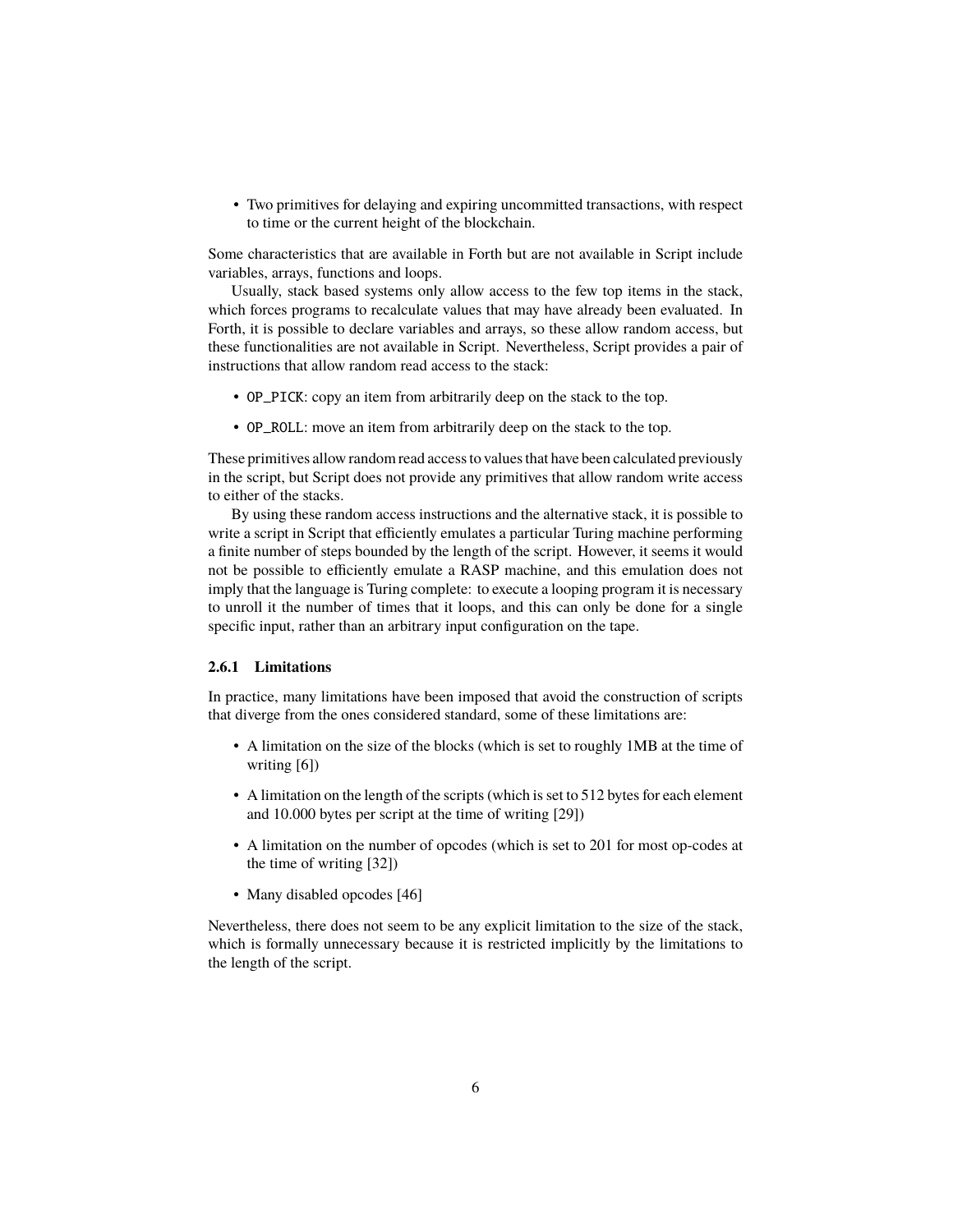#### **2.6.2 Pay to script hash (P2SH)**

There is an extension to Bitcoin that allows the payment to scripts by providing its hash as destination address. This makes it easier for users to use non-standard scripts since they can transfer funds to them like a normal address, and scripts can be created by a different user. It could potentially be used to split scripts into several transactions and allow more complicated types of contracts but, in practice, there is a limitation that forbids the recursive use of P2SH (it does not work to point a P2SH script to another P2SH script).

# **3 Ethereum**

Ethereum is a blockchain based cryptocurrency system that aims to provide a decentralised general purpose computer. Its underlying currency is called ether. The programs that run on this decentralised computer are usually referred to as smart-contracts and are automatically enforced through the blockchain validation process that is carried out by all full nodes independently.

Full nodes are those that download and validate the whole blockchain, these nodes do not need to trust any other node, since they can validate the whole transaction history. In contrast, because the size of the blockchain is considerable (roughly 89 GB at the time of writing), portable devices often use so called lightweight clients, which only store part of the blockchain and rely on full nodes to validate transactions.

#### **3.1 General structure**

Unlike Bitcoin, the Ethereum scripting mechanism allows for looping behaviour through the use of both jumps and recursive calls. If this were the only difference with Bitcoin, a malicious attacker could perform a successful DoS (Denial of Service) attack by sending a transaction that loops forever, since smart-contracts are validated by every node. In order to avoid this problem, Ethereum also introduces a limit to the execution time of each transaction that is called gas.

#### **3.1.1 Gas**

Gas is an amount of ether, paid in advance when a transaction is issued, that covers the cost of executing the transaction. If a transaction runs out of gas while it is being executed, the transaction will be rolled-back but the gas consumed will not be not returned.

Because creating transactions requires their creators to specify and allocate the maximum amount of gas that they are willing to pay, the miners have the opportunity of detecting transactions that will take too long to validate without actually having to compute their result.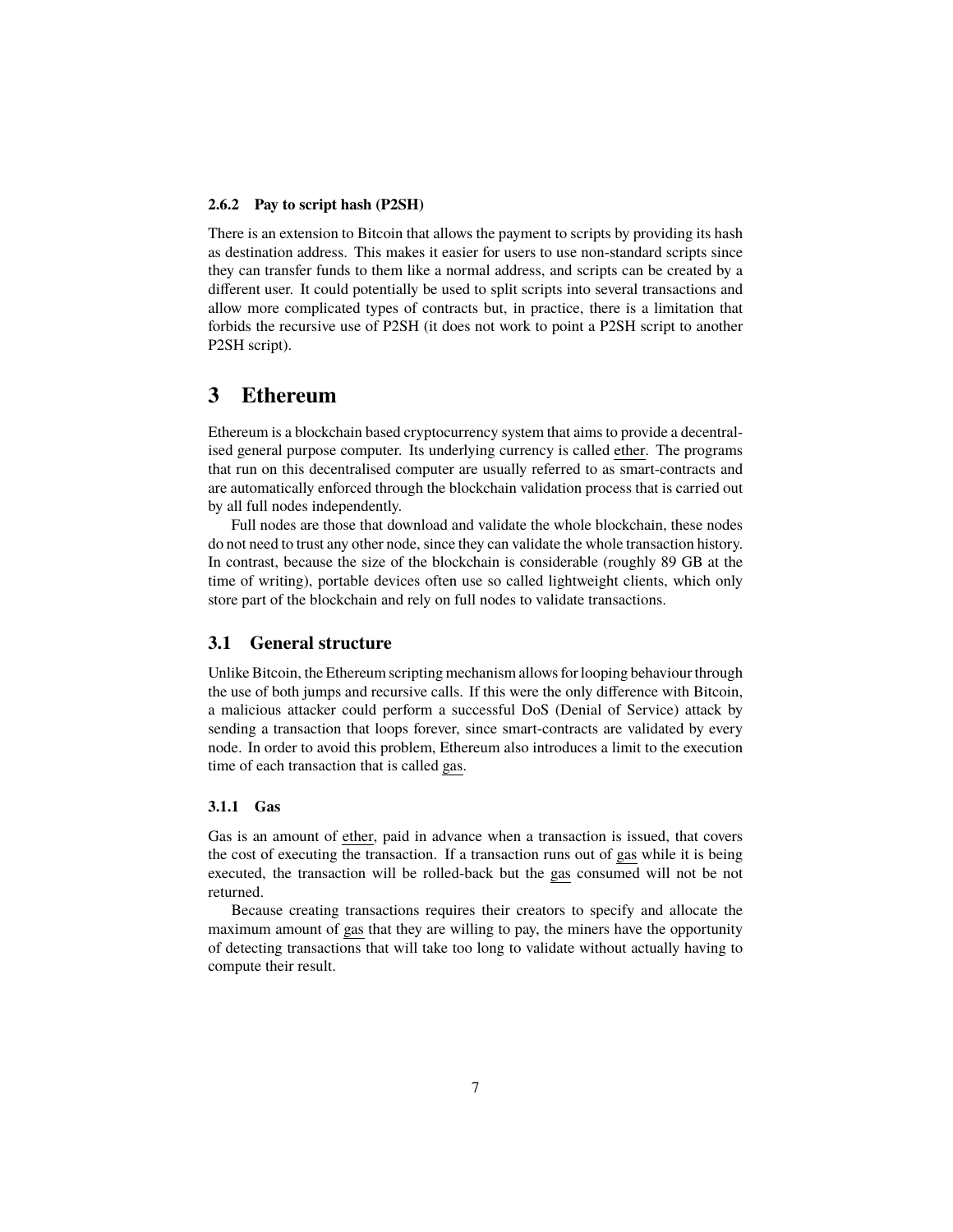#### **3.1.2 Contracts**

In addition to carrying out computations and transferring ether, it is also possible for transactions to create standalone contracts that are saved in the blockchain and can store ether, data, executable code, can communicate with other contracts and even create new ones in turn.

Basically contracts act as users, with the difference that they cannot initiate transactions (they are reactive). This limitation was imposed in order to avoid DoS attacks against existing contracts. With this design, the gas required to execute the code triggered by a transaction must be initially paid by the user that issued the transaction in the first place. But contracts may programmatically choose to refund legitimate users so, effectively, it is possible to have contracts that users can use for free.

#### **3.1.3 Blockchain**

The structure and workings of the blockchain in Ethereum are very similar to those of Bitcoin, but there are two fundamental differences: state information and uncle incentivization.

**State information** In Bitcoin, all transaction history is stored in the blockchain, and in order to find whether an amount of bitcoins are unspent, it may be necessary to consult blocks that are located deep in the blockchain. Thus, in order to know whether a transaction is invalid, it is necessary to have a complete copy of the blockchain or to ask someone that does.

In Ethereum, every block contains a snapshot with information about all of the unspent ether, active contracts, and so on. For this reason, it is possible to prune old nodes to store only their headers, this allows for important savings and reduces the need for lightweight nodes.

**Uncle incentivization** Validating blocks potentially gives miners a competitive disadvantage since they take longer to start hashing. This, combined with the reduced block generation time of Ethereum (currently about 15 seconds) can lead some miners to skip the validation of some or all transactions.

In order to palliate this problem, Ethereum offers a reward to uncles, that is, blocks that do not make it into the blockchain but are, nevertheless, valid.

#### **3.2 Scripting**

The code of Ethereum's smart-contracts is written in bytecode and executed into a virtual machine called EVM. EVM has a fixed word size of 32 bits and is untyped for simplicity.

#### **3.2.1 Storage**

Unlike Bitcoin, Ethereum's EVM provides a single stack limited to 1024 elements, but it provides two additional types of storage: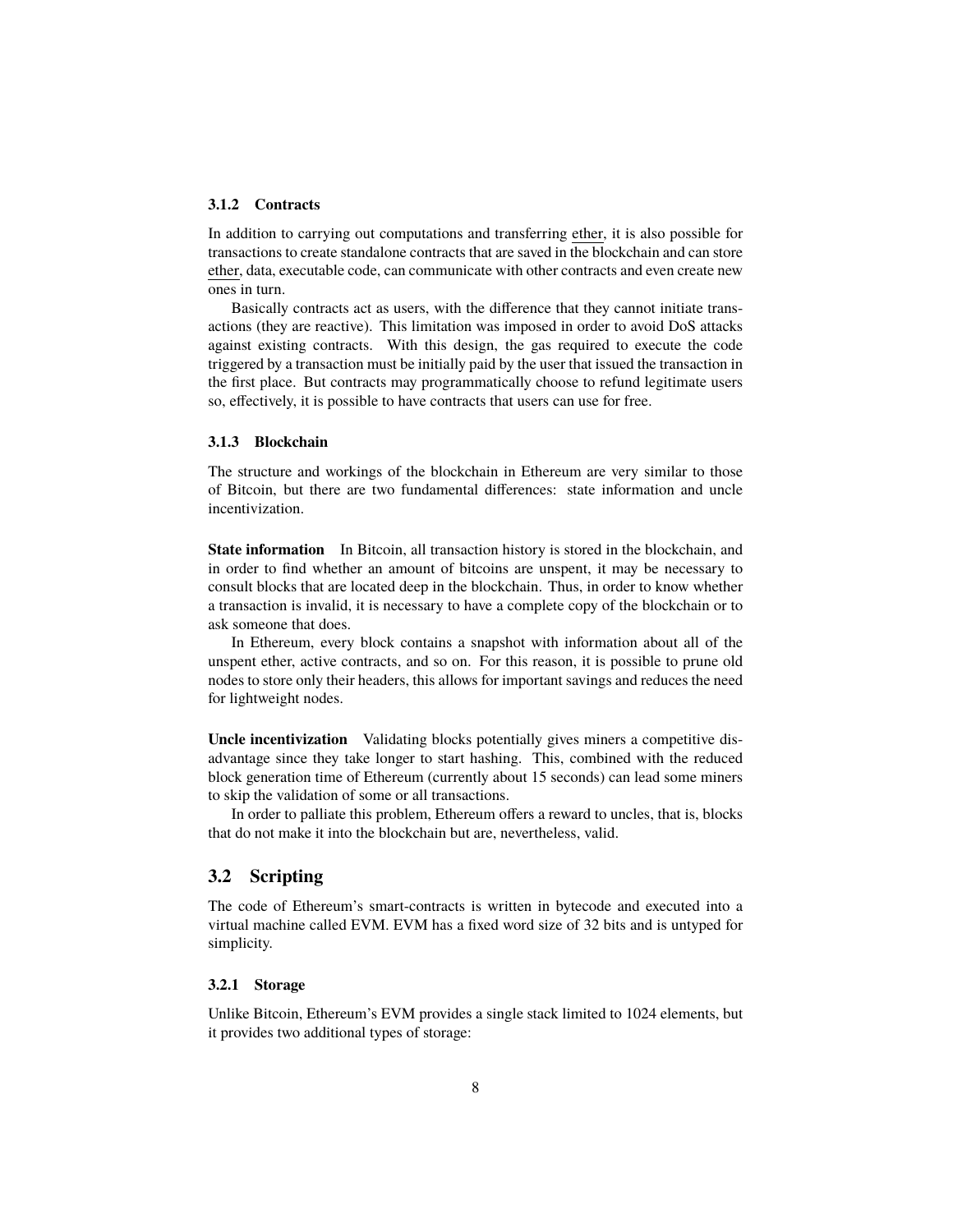- Temporary storage (memory), which is a byte array and isdeleted at the end of the execution of each transaction.
- Permanent storage, which is a word-indexed key-value dictionary, and is preserved on the blockchain between executions, but which can be deallocated explicitly.

#### **3.2.2 Jump operations**

Ethereum's EVM language provides both conditional and unconditional jump operations. In order to allow for easier and efficient implementations of JIT-compilers [16], these jump operations can only target parts of code marked as jump destinations.

#### **3.2.3 Contract operations**

Contracts are virtual entities that reside in the blockchain and can store ether and bytecode, can send and receive messages and ether, and create other contracts. Unlike external accounts managed by users, contracts cannot initiate transactions: they are reactive.

**Creation** New contracts can be directly created by users or by other contracts through the CREATE bytecode operation.

**Calls** Contracts can send messages to other contracts or accounts through the use of the call operations. These allow to send ether, to execute the code of another contract, to stipulate a maximum amount of gas for the code executed by the call (which may be smaller than the gas available at the time of the call), and can pass and receive information.

Contracts in Ethereum have a single block of bytecode that is executed by calls, but high level languages like Solidity automatically define a function selector at the beginning of the block that redirects calls to the appropriate part of the bytecode.

**Suicide** In order to save storage space, Ethereum allows contracts to delete themselves when they are no longer necessary. In order to promote this, part of the cost of creating contracts is refunded when the suicide operation is called.

#### **3.2.4 Inspection operations**

Ethereum's EVM allows contracts to access several kinds of meta information about the blockchain, about the contracts themselves, and even about the code of other contracts, which can be copied to memory.

#### **3.2.5 Logging operations**

Another functionality provided by the EVM is logging. There is a set of bytecodes that allow smart-contracts to log values. These logs are returned as the "receipt" that results from processing the transaction, but they are not explicitly stored in the blockchain [51].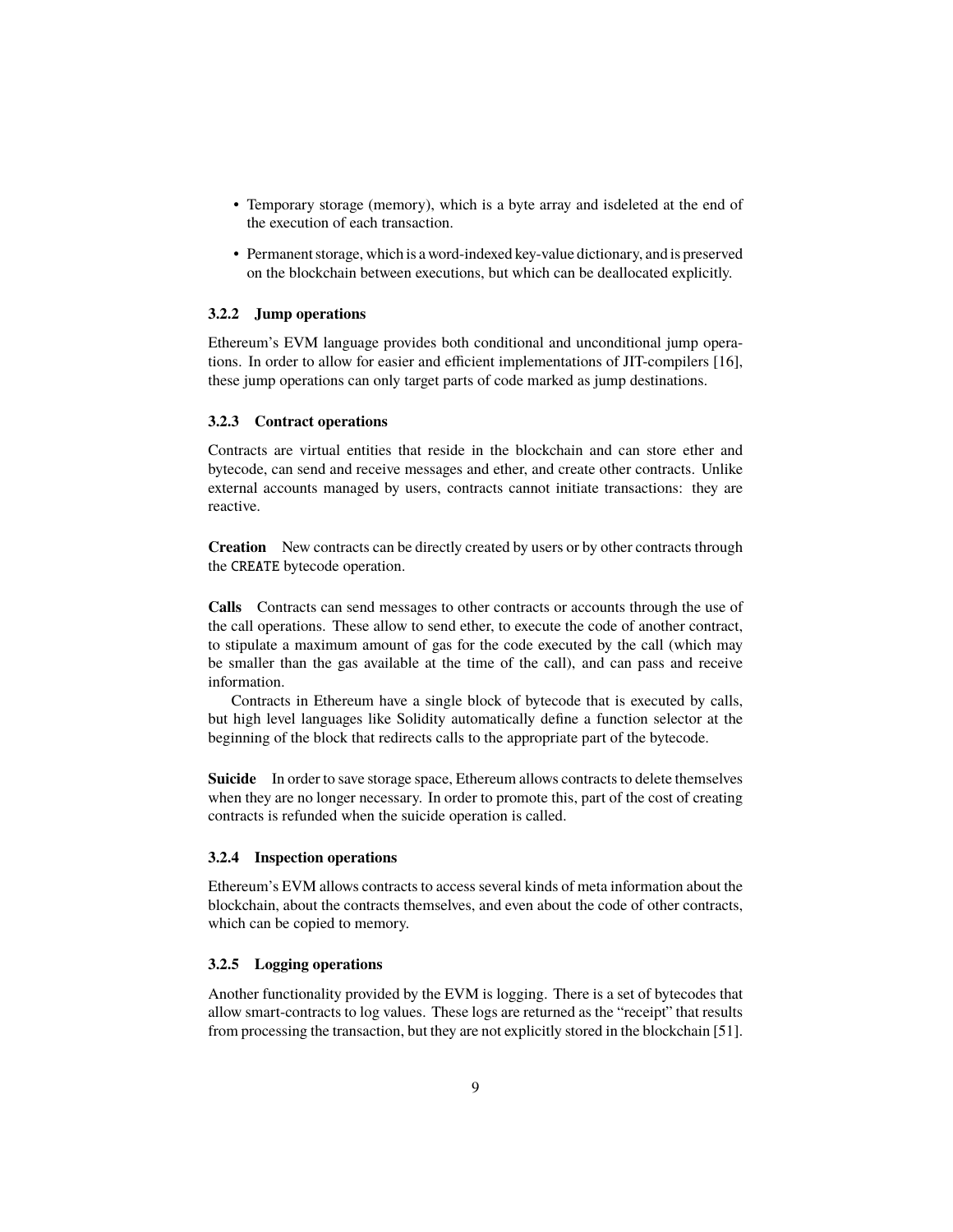#### **3.2.6 High-level languages**

In addition to EVM bytecode, several high level languages that are compiled to it exist. The most popular ones are probably:

- Solidity Solidity is a contract-oriented, high-level language whose syntax is similar to that of JavaScript. Solidity is statically typed, supports inheritance, libraries and complex user-defines types among other features [48].
- Serpent Serpent, as suggested by its name, is designed to be very similar to Python; it is intended to be maximally clean and simple, combining many of the efficiency benefits of a low-level language with ease-of-use in programming style, and at the same time adding special domain-specific features for contract programming [47].

## **4 Nxt**

Nxt is designed to be a general foundation for DLT-based economic transactions. It is inspired by the success of Bitcoin, but aims to provide more performance and scalability through being based on proof of stake rather than proof of work.

The NRS (Nxt Reference Software) uses a client-server architecture. The NRS server is a Java application with two interfaces: one for communicating with other servers through the Internet (forming a network of nodes), and one for responding to requests from clients through its API (Application Program Interface). The client component of the NRS is a browser-based, user-friendly interface to the NRS server (via the API), often referred to as the Nxt Wallet.

As with other blockchain systems, anyone is able to install and run the software. The system is open source, and, as with other projects, the core developers act as gatekeepers for system changes. Individual users can modify instances of the software, but as with other blockchain systems, changes on a collection of installed instances with more than 50% of the stake would be required to mount on the integrity of the whole system.

It is possible to write JavaScript plugins for the client, but these do not extend the core functionality at all, and facilitate e.g. visualisation or block exploration.

There are proposals for a successor to Nxt, Ardor, and this is expected to be released in the first half of 2017. This will separate the notions of tokens for "forging" and for (user) "transactions"; this is intended to support more efficient operation of the blockchain. The current situation with a single blockchain will become one in which there is both a single "infrastructural" blockchain which takes care of forging tokens as well as the overall consistency and progress of the chain, together with many child chains, which can perform operations in their own currencies.

## **4.1 Programmability**

Crucially, the programmability of the system is provided through a "fat" high level API, which is accessible from Nxt clients through a REST interface. The API provides functionality supporting various kinds of transactions, and the transactions are categorised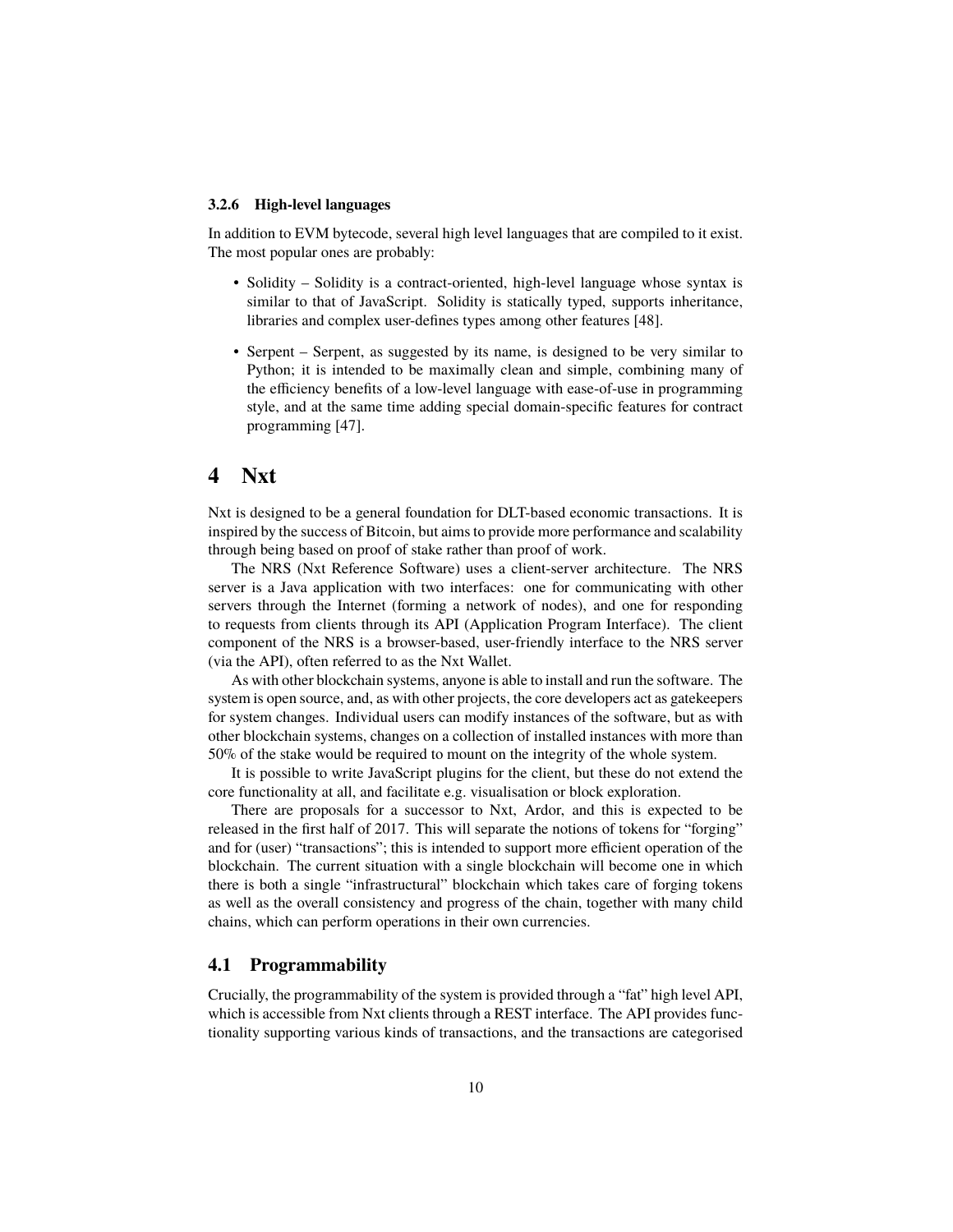into types and subtypes "for modular growth and development of the Nxt protocol". Each type dictates required and optional parameters, as well as the "processing method" of the operation.

The whitepaper explicitly says that "the core software doesn't support any form of scripting language"; rather, users are expected to work with the built in transaction types and transactions that support some 250 primitive operations in a number of areas, including basic payments; an alias system (for strings that can be stored on the blockchain, representing e.g. URIs); messaging (messages can be sent between accounts, but also represent structured data by means of JSON objects); exchanging assets; buying and selling through a digital goods store; infrastructure; phasing operations, etc.<sup>1</sup> Scriptability of the API is given by  $\langle \text{script} \rangle$  at the client side, but this does not allow any access to any more fundamental levels of the implementation.2

In conclusion, while there is no scripting functionality in the core, it is possible to build functionality by putting together API calls in JavaScript. This will produce a sequence of transactions in the API. In contrast to systems with a lower-level VM, an attack would have to be by means of these API functions, rather than a general VM-code program. The security of the system therefore rests on (open source) implementations of this API: is each of the operations secure, and is there no way of putting together an attack through a sequence of API calls? While the VM allows a broader range of potential scripts, there is a conceptual cost in understanding the scope of possibilities presented by a large and more complex high-level API.

# **5 Other DLT systems**

Since the development of Bitcoin, numerous different alternative cryptocurrencies or alt-coins have been created. These can be classified by their relationship to Bitcoin [50]:

- They may be implemented within Bitcoin, and be called *meta-coins*.
- They may have their own blockchain but be linked to the blockchain of Bitcoin (or other cryptocurrency). These include *side-chains* and blockchains that rely on merged mining.
- They may be inspired by Bitcoin but implemented in a completely independent way.

#### **5.1 Meta-coins**

Meta-coins are mechanisms that are implemented on top of Bitcoin, and can be seen as specific ways of using and interpreting Bitcoin. They benefit from the stability of its blockchain, which guarantees their irrevocability, and they will generally have additional rules that interpret the meaning of Bitcoin transactions and may ignore those

<sup>1</sup>The API is fully documented here: http://nxtwiki.org/wiki/The\_Nxt\_API

<sup>2</sup>Some details of coding are found here: https://nxt.org/category/coding/ which gives some examples of <script>s.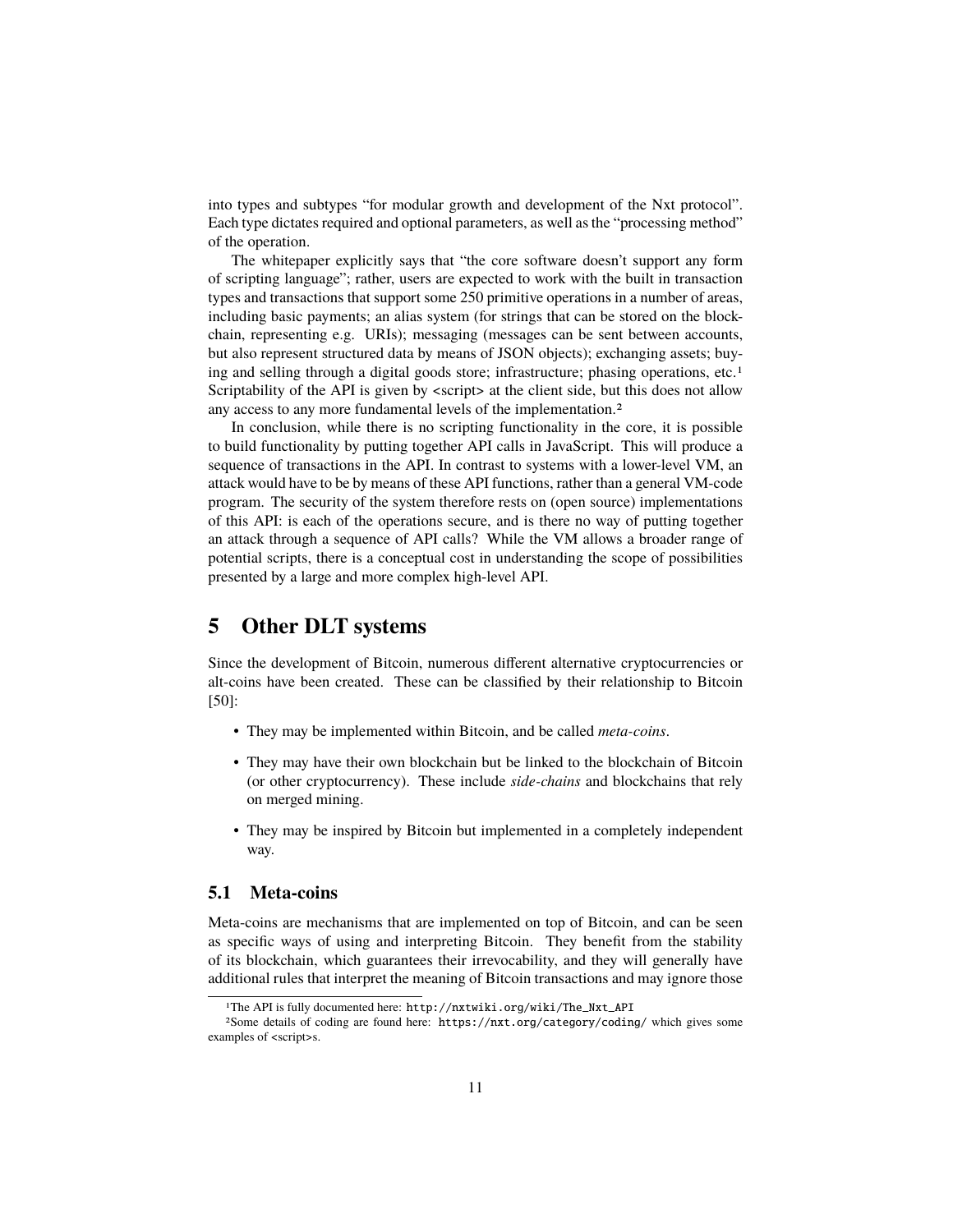that do not make sense (invalid transactions from the point of view of the meta-coin), but they are transparent to other Bitcoin users.

They may store the information as part of Bitcoin transactions (this can be done in several ways [14]), or they may just store a hash of their data and store the actual data somewhere else.

In this section, we review three examples of meta-coins.

#### **5.1.1 Coloured coins**

Coloured coins [9] assign extra meaning to bitcoins, even though the idea can be applied to other cryptocurrencies and even to physical currencies. They may be used, for example, as a means to getting a bitcoin UTXO to represent the ownership of a real-world item (e.g: a piece of land, a share of an enterprise, or a ticket to a concert). Of course, coloured coins do not, by themselves, enforce this "extra meaning", it is required that some authoritative organisation or convention recognises them.

#### **5.1.2 Type-coin**

Type-coin [13] is a mechanism for general-purpose affine-commitment. It is related to coloured coins (see Section 5.1.1) in that it can be used for representing affine resources similarly to how coloured coins represent assets, but it is more expressive because it can express predicates using affine logic. Type-coin is implemented on top of Bitcoin and its state is interpreted by applying a set of rules to Bitcoin's blockchain.

#### **5.1.3 Counterparty**

Counterparty [11, 12] provides the functionality of Ethereum as a meta-coin. The internal currency (XCP) is allocated through "proof of burn" of bitcoins, that is, in order to obtain XCP units users send bitcoin to a special address that is unspendable. Transactions are encoded as normal bitcoin transactions and they are validated by using the rules specified in the source-code of Counterparty's client.

#### **5.2 Sidechains and merged mining**

Some systems have their own blockchain but it is linked to Bitcoin's through techniques such as 2way-pegging or merged mining. These techniques aim to enhance Bitcoin by providing new functionalities while reusing some of its strong properties:

2way-pegging allows the direct conversion of bitcoin to an alternative currency and back, by temporarily locking the funds through a script. This works in the same way as "proof of burn" but it can be reversed and, thus, allow the exchange of currency in both directions. This mechanism has not been widely adopted; it has been notably implemented in RootStock and there exist some other experimental projects.

Merged mining aims to reuse the mining power of Bitcoin to add security to a blockchain that is less popular. It works by adding the hash of some or all of the blocks in the blockchain of the alternative cryptocurrency to those of Bitcoin's.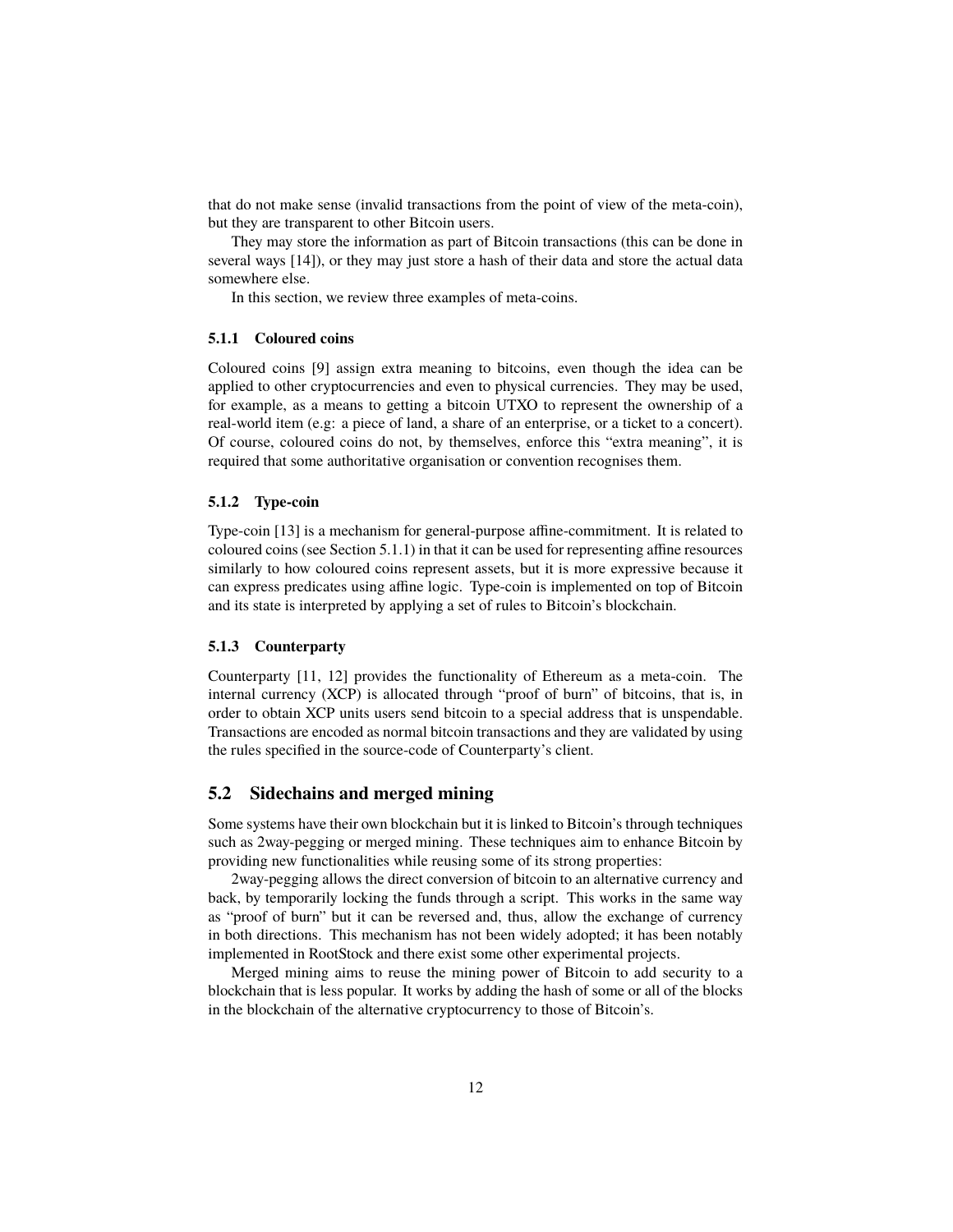#### **5.2.1 RootStock**

Rootstock [42] works as a sidechain of Bitcoin with 2way-pegging, bitcoins can be transferred to Rootstock blockchain and they become "rootcoins" (RTC), and rootcoins can be transferred back into Bitcoin blockchain. Rootstock provides similar functionality to that of Ethereum. In the paper [43], the authors claim that the Roostock VM (RVM) is op-code level compatible with EVM (the Ethereum VM).

The native currency of Rootstock (RTC) is used to pay miners of Rootstock blockchain for executing the contracts. Rootstock also supports merge mining Bitcoin and Rootstock simultaneously, and offers some protection mechanisms, like checkpoints and increased maturity time for mined coins (period during which recently mined coins cannot be used), against DoS by Bitcoin miners.

#### **5.2.2 Namecoin**

Namecoin [35] started as a fork of the Bitcoin software and aims at providing a decentralised system to register names. It can be used as alternative for DNS and currently can be used for resolving the .bit domains. It charges a small fee for registering names and it requires owners to update them roughly once every 250 days, otherwise they expire. Namecoin has its own blockchain but it is linked to Bitcoin in that it provides the possibility of merged mining with it.

#### **5.3 Tezos**

Tezos [22, 21] is a cryptocurrency that, at the time of writing, is under development, but authors provide a detailed specification of its scripting language and an explanation of the system.

Tezos claims to be the first cryptocurrency that is democratically-amendable. It provides an explicit mechanism for deciding on future modifications of its own protocol, and initially it considers a voting mechanism and a trial period.

The scripting language of Tezos is stack-based but includes high-level primitives like lambdas, sets, maps, and some for context specific tasks; and it provides a full specification to aid formal verification of contracts. It also provides functionalities aimed at increasing readability of bytecode like the labelling of elements in the stack and the nesting of primitive expressions. To solve the problem of script-based DoS, Tezos defines a fixed limit for the number of computation steps per program.

Tezos also allows the creation of contracts stored in the blockchain that can store an amount of currency and data (up to 16KB), and are controlled by a user or "manager". Contracts without currency are automatically destroyed.

Tezos' Contract Script Language is the most conservative of the new blockchain languages. It's a stack language, much like Bitcoin Script. However, unlike Bitcoin Script, Tezos' language is statically typed. Additionally, it has a detailed specification, including a formal operational semantics for the stack machine. This makes it easy to construct formal verifications in Coq and related tools. The main drawback of Tezos' language is that, like Bitcoin script and Forth, it's hard to program in. Stack languages are notoriously difficult to use, making it undesirable as user-facing language.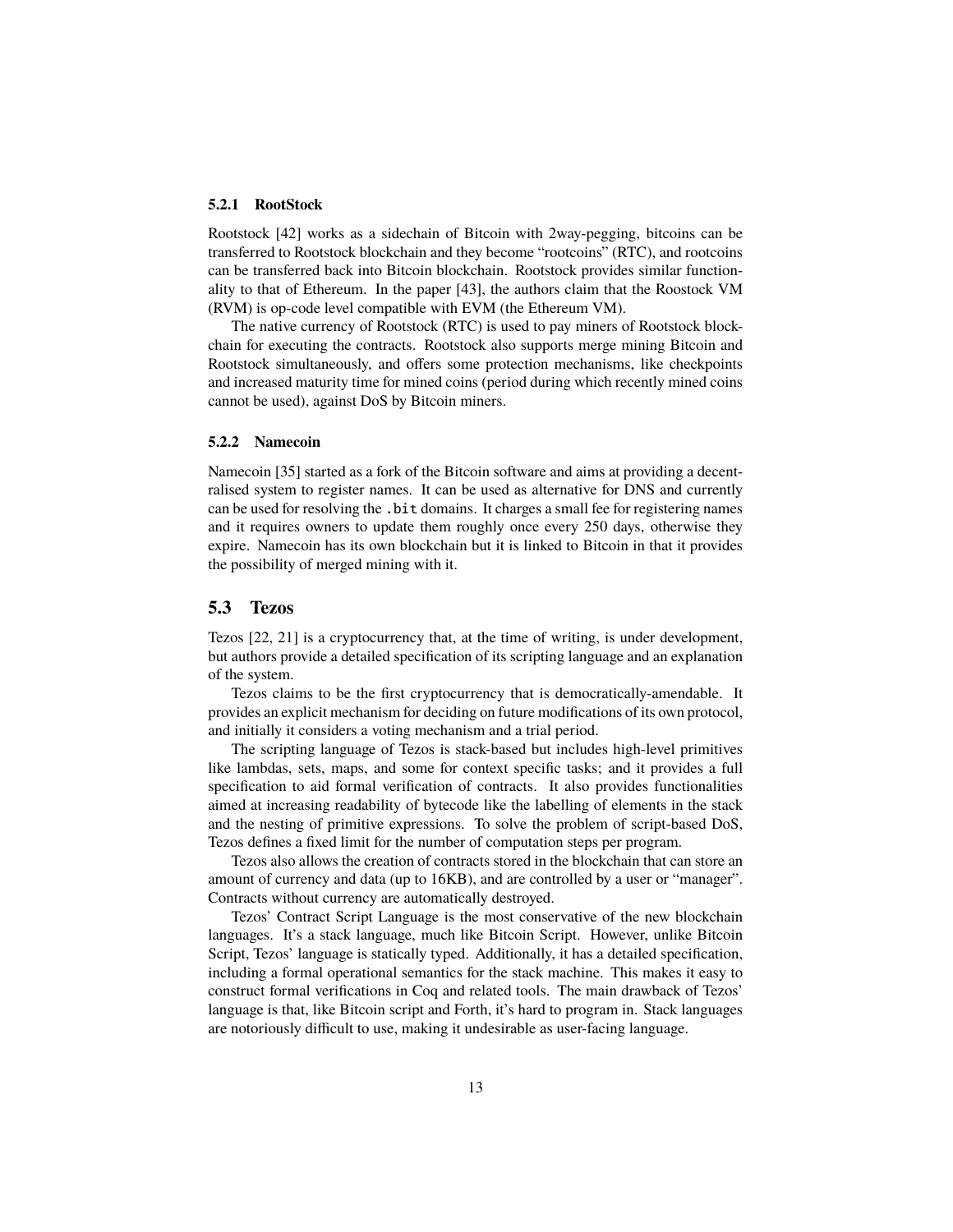#### **5.4 Hawk**

Hawk [30] is a decentralised smart contract system that anonymises transactions, and provides mechanisms that simplify the task of hiding the inputs and participants in smart contracts (see Section 8.3), through the use of cryptographic commitments, zeroknowledge proofs (see Section 8.4), and the use of a third-party or manager.3

The work in [30] can be seen to provide a foundation for smart contracts *à la* Ethereum, but with the possibility of making the participants and values in the transactions private, in the style of Zerocash, with *mint* and *pour* operations. It presents an abstraction of what the blockchain can be seen to provide (in Section II-A), and how computation proceeds in it (Section II-C), including *immediate* and *delayed* computations, which are represented via "ticks" on the chain.

The description of contracts is done by using an abstraction that allows for the declaration of private and public parts, and can be compiled to a lower level implementation that uses zero-knowledge proofs or SNARKs for hiding the inputs of the private parts. Transactions are programmed in three phases: *freeze*, *compute* and *finalize*.

The system provides two levels of description for computations: the more abstract *programs* and the more concrete *functionality*, with a wrapper going from the former to the latter. This wrapper can be seen as encapsulating some of the general context, including timers, pseudonyms and ledgers, and these "ideal" programs can be seen in some way as a specification of the lower level ones.

The protocols described in the paper [30] are formally proven secure under the Universal Composability framework, against the abstraction of the blockchain provided.

At the time of writing there is no publicly available implementation of Hawk.

# **6 Other ideas for scripting**

Other approaches to scripting are possible: in particular, it is possible to generate scripts from other artefacts, including business process modelling (BMP) languages, and finite-state machines; we look at these here.

#### **6.1 Compilation from a higher-level language**

While programming languages or virtual machines are a suitable programming medium for some, in other domains more specialised, domain-specific languages are used in practice. A key example is that of business process description, and there is work on translating specifications written in such languages into blockchain scripting languages, such as Solidity.

#### **6.1.1 BPMN: The OMG Business Process Model and Notation**

BPMN is used for describing real-world business processes, such as a supply chain, which require the collaboration of a number of entities. Tracking and validating such a

<sup>3</sup>Note, however, that the manager cannot affect the result of the execution of scripts other than by aborting in the middle of the process, see Section 7.5.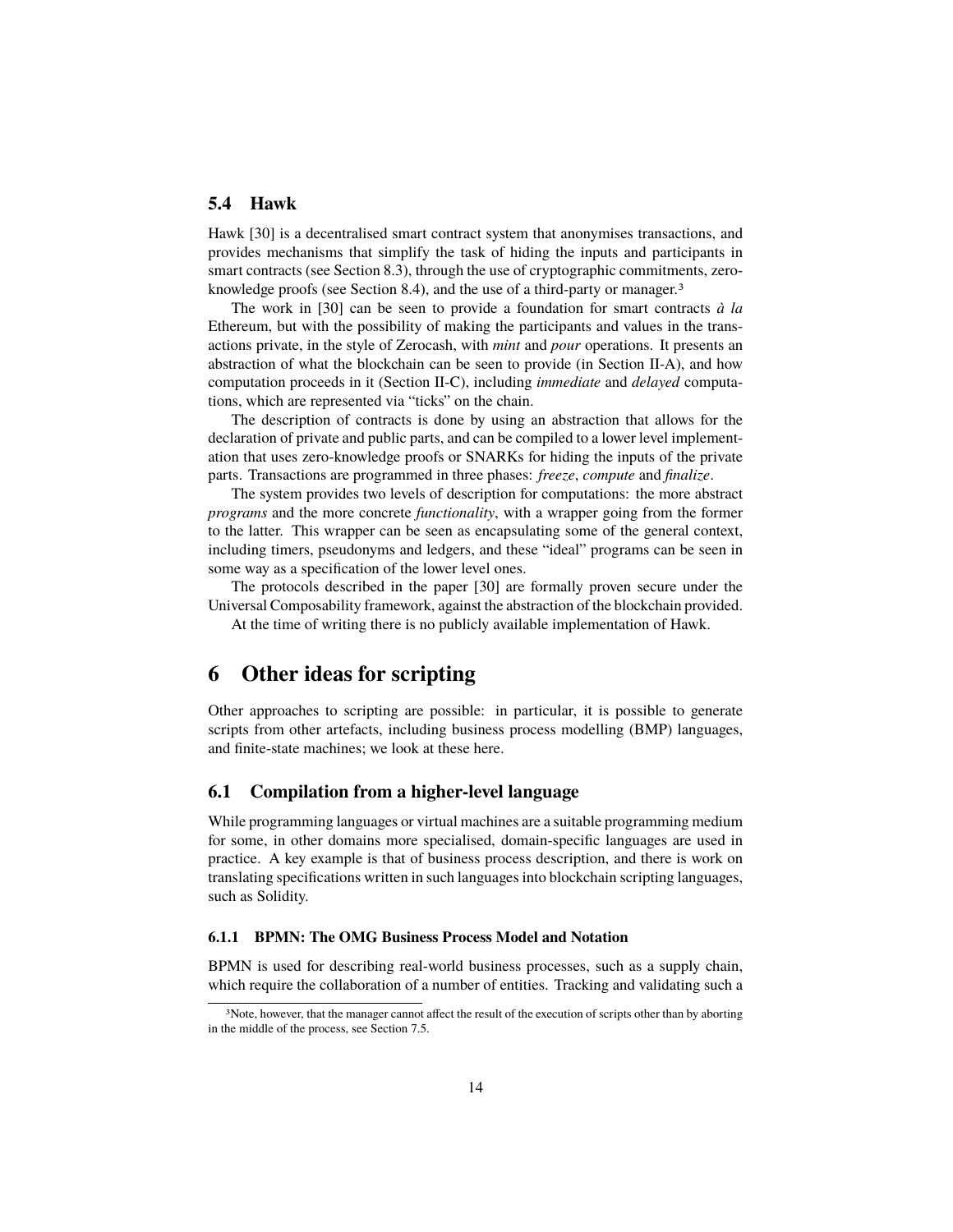process can be achieved with DLT, using blockchain as both a synchronisation primitive and an immutable audit trail. Systems like these are typically described in a language like BPMN [8]. Recent work [49] shows how BPMN specifications can be translated into smart contracts in Solidity, which form part of a larger runtime system that can monitor and orchestrate the execution of the process, as well as providing other services to the process, such as payment escrow.

#### **6.1.2 Data-Aware Processes**

Further to the work in the previous section, another evaluation of the possibilities of using blockchain in this area [26] argues that this sort of 'artefact-based' approach is suitable for data-rich real-world processes, too, and in particular it can be seen to provide possibilities for rich conceptual modelling and verification. In particular, the authors argue that realistic systems involve data, taking their models beyond the purely finite-state machine, requiring machine-assisted proof or automated technology such as model checking. These approaches, which are already used to verify BPM systems, should be extensible to blockchain-based systems.

#### **6.2 Finite State Machines**

A DSL for FSMs describing blockchain transactions is discussed in a Nxt forum [19]; it is not clear that this has been taken any further, but may link with the Bamboo proposal in Section 7.2.

#### **6.3 Hyperledger: Dockerized chaincode**

The Hyperledger [27] consortium, which involves IBM and the Linux Foundation among other organisations, aims to build general purpose DLT technology, with making many aspects of the system pluggable, including, for example, confidentiality and (even) the consensus mechanism.

Scripting in this model uses *chaincode*, which first had a binding in the Google Go language (and is set to have Java and JavaScript bindings too). This makes the model similar to that of Nxt, but the difference in Hyperledger is that chaincode is isolated into Docker containers, thus providing some guarantees automatically. Each chaincode instance can define persistent state variables that are stored on the blockchain, and are updated when the transaction is invoked; the totality of this storage is called the *world state*.

#### **6.4 Logic rules**

There is a history of using a variety of logics to describe contracts, and [28] builds on this to examine the feasibility of using logic to describe smart, blockchain-based, contracts. This is done through exploring a typical example, first in pseudocode and then in Formal Contract Logic (FCL), a deontic, defeasible logic, implemented in the defeasible logic engine SPINdle. Once the approach is established, the paper also examines the trade-offs between performing (parts of) the computations on and off the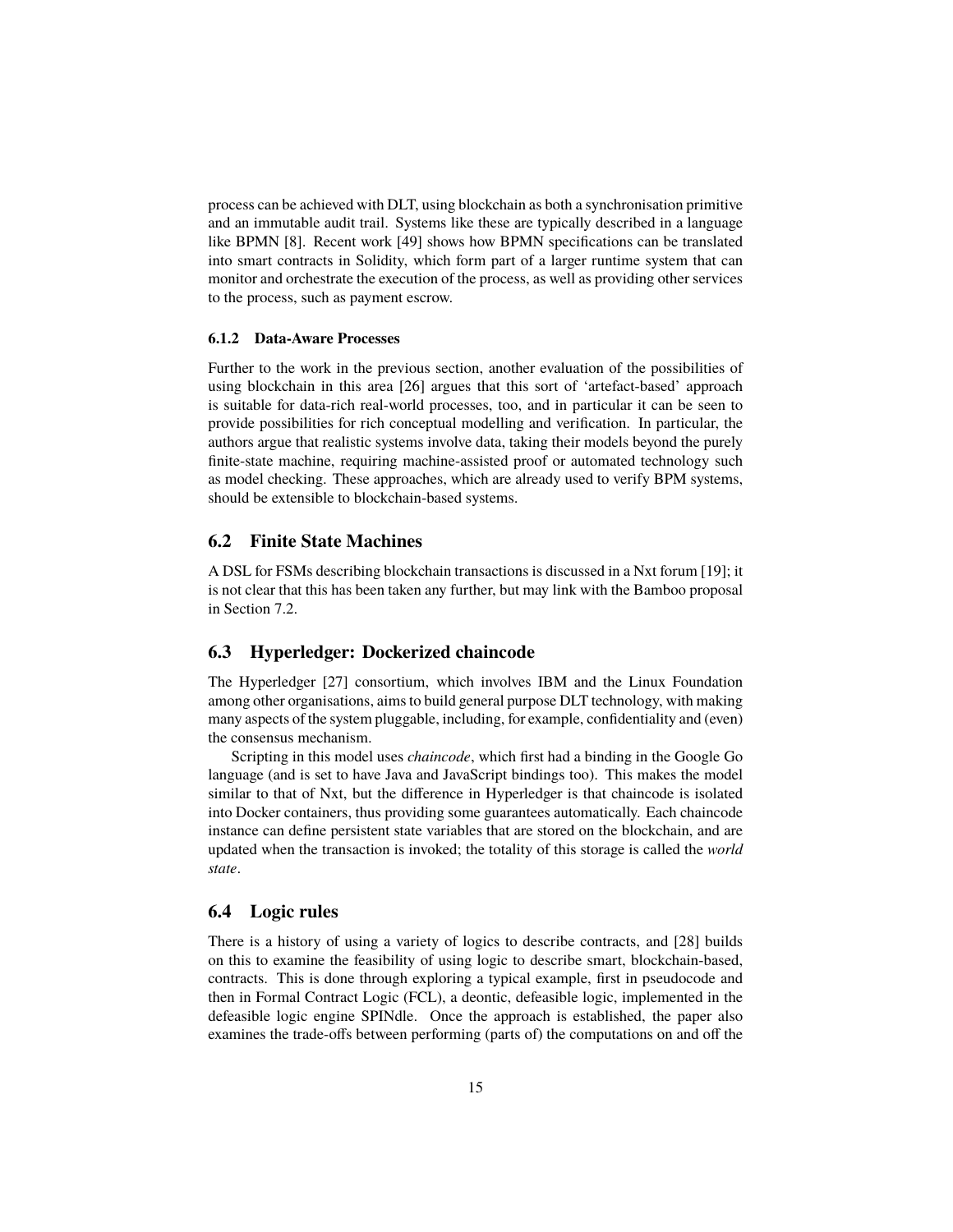blockchain. It concludes by arguing that a case for feasibility has been made, but notes that a substantial challenge to adoption is the relatively inefficiency of logic execution mechanisms.

### **6.5 Process Calculi**

Other languages have emerged, as well. Synereo's Rholang is based on a more formally well-understood system, Process Calculus, and it has a published specification [41]. This makes it potentially amenable to formal verification with tools such as Coq, and to rich typing systems such as linear session types. However, Rholang is also reflective[33], in the sense that data can be represented by processes, which may pose problems for both those options. Additionally, many programmers do not have any familiarity with process calculus, which would add to both learning overhead and also comprehension overhead.

On the other hand, use of communicating processes in Rholang underlines the point (also made by the proposal) that "social" contracts are inherently concurrent artefacts, and so it is desirable that this concurrency is not lost through sequentialisation when modelling them.

# **7 Critiques of existing systems**

When programming, developers usually focus on normal usage; however, in a scenario where money is involved and the programs developed have to interact with potentially malicious agents, it is crucial to understand the unanticipated possibilities that the language affords, including any default behaviours of the programs, and any potentially unspecified aspects.

In this section, we consider a series of observed security problems that follow this pattern.

#### **7.1 Reentrancy**

Reentrancy is the correct behaviour of a function or method in the event of it being called in the middle of its own execution. Reentrancy is guaranteed for those functions that are referentially transparent, that is, they do not have side effects or access to global variables.

In cases where a function calls another function over which we do not have control, we must consider the possibility that the remote function will call our function back again, thus we cannot assume that our function call will act atomically [3, 31].

In Ethereum, payments are implemented through a call to an unknown function. Because we usually do not intend the called function to execute any code, we want to limit the gas of the call to a low value. Failing to do so, allows a malicious recipient to execute arbitrary code after the payment.

One example of when this would be a problem is if we have a "withdraw" function that retrieves money from an account and does so by first sending money to the user and then subtracting the amount from the balance. A malicious user could cause the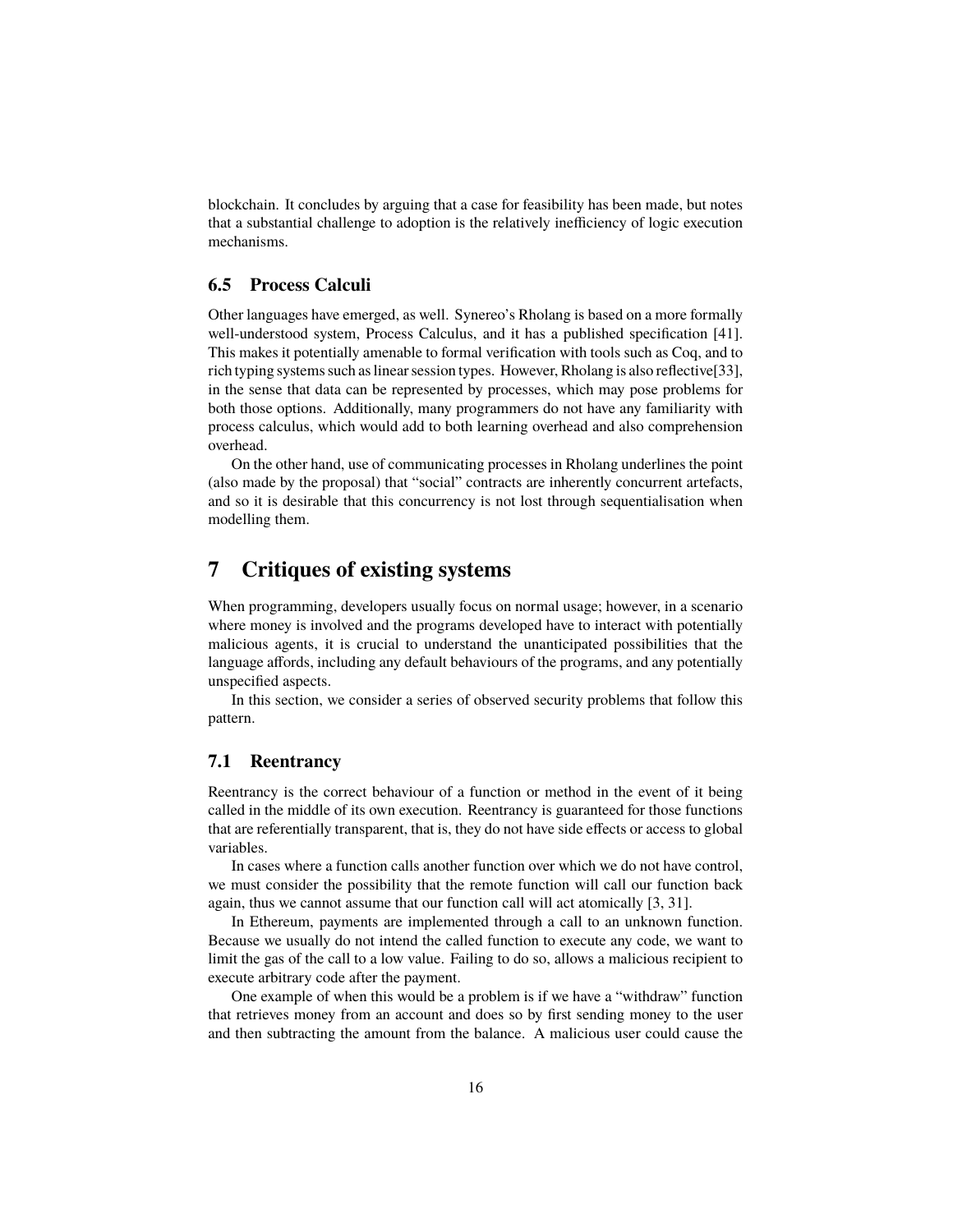payment call to execute the "withdraw" function recursively and he would be able to do so until the bank runs out of funds since the balance will not be updated. This security issue has been infamously illustrated by the DAO attack [31].

There are several problems in this example: one is the lack of reentrancy, another one is the unintended execution of arbitrary code.

Nevertheless, we can imagine that isolating the logic from the side-effects would help avoid this kind of problem.

#### **7.2 Bamboo: improving Ethereum-style reentrancy**

Yoichi Harai has developed an improved language Bamboo, [23] based on the Ethereum approach to contracts; in particular, his language improves its reentrancy behaviour. He attributes the deficiencies of Ethereum to the absence of message queues to contracts, as implemented in Erlang, for instance.

"In EVM, when contract A calls contract B, contract B can call back into contract A. At this point, two executions of contract A exist, which do share the storage but do not share the program counter. So the reasoning is almost as complicated as having two threads on the same program. Both EVM and Solidity have this nasty property."

"In Bamboo the program execution is always at a single point, even in case of reentrancy. The snippet

```
sleep_after_calling(B)
  with reentrancy { ... code_reentrant ... };
... code_continued ...
```
sends a message to the callee B. Usually, when the callee B returns, the execution continues in code\_continued. If the callee B calls back our contract, the execution is trapped into code\_reentrant. This prevents some code far away from changing the state while our contract is calling callee B." [24]

While this approach allows the called code to be more well-behaved, the problem of the callee reentering an already called function remains and, arguably, this is still something to be addressed.

## **7.3 Implicit runtime exceptions**

Exceptions represent behaviour which is not the intended one. Because of their nature, exceptions are good candidates to cause behaviours in programs that were not considered by their developers. If we want to help developers make their code predictable we must study how to help them be aware of all kinds of exceptions that can occur.

Ethereum's EVM handles exceptions by simply returning 0 whenever a call fails [38]. Contract developers are expected to verify return values in the calling function.

In this section, we study some examples of exceptions that have allowed attacks in Ethereum in the past and we suggest some ideas that scripting languages may implement in order to mitigate this kind of problem.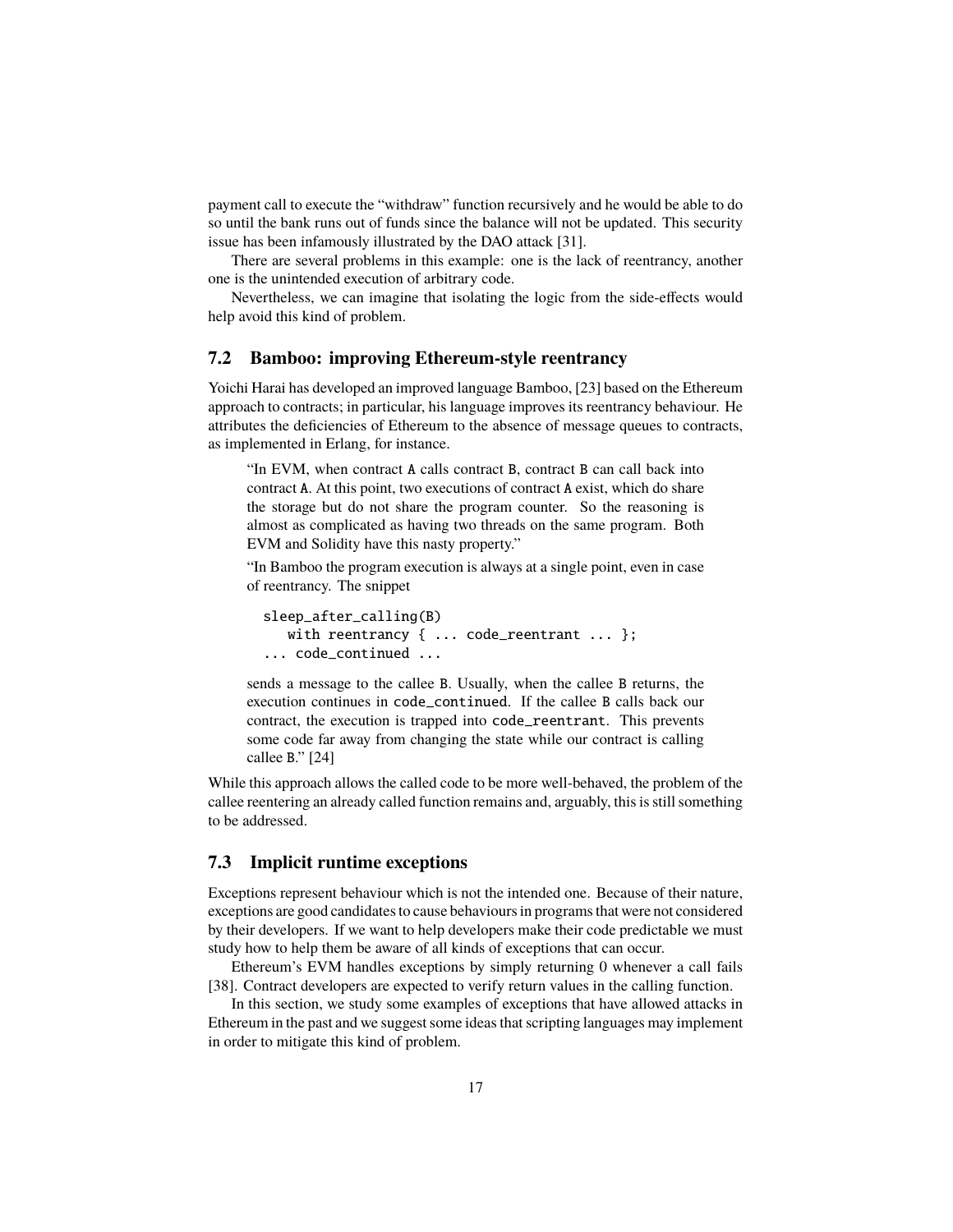#### **7.3.1 Stack overflow**

In Ethereum, the act of sending a message (which can be caused by a function call in Solidity) increases the size of the stack. Because the execution of a function can be the result of another function call, we cannot make assumptions about the amount of stack space remaining, thus, any call can potentially produce an exception. Furthermore, if the exception is not automatically propagated and the programmer forgets to check for errors, the execution will continue as if it was a normal execution, which allows for potential malicious attacks [15].

#### **7.3.2 Out of gas exception**

As we saw in Section 3.1.1, the execution effort of contracts in Ethereum is controlled by gas. When you issue a transaction, you may be able to predict the gas that is going to be needed (assuming there are no race conditions). But code that is part of a contract stored in the blockchain may have any amount of gas available when called by an external agent. Thus, execution can potentially suffer an out-of-gas exception at any point.

Ethereum implements a good fallback for this cases, since transactions are rolled back when they run out of gas. But it introduces uncertainty when calling foreign functions which may not succeed if insufficient gas is provided [15]. We cannot know for sure how much gas is going to be necessary for a foreign call to be executed. This suggests that it could be useful to find mechanisms to limit the execution time without using gas, and that it would reduce uncertainty to be able to guarantee preconditions on the execution of transaction (so as to prevent race conditions).

#### **7.3.3 Dealing with exceptions**

There are several ideas that a scripting language could implement in order to try to make errors derived from unexpected runtime exceptions more difficult, some of these solutions affect the design of the low level scripting language since high order languages may not be able to enforce atomicity [31]:

- [31] suggests propagating the exceptions through callers and reverting the state, and providing a proper mechanism to control exceptions.
- We may want to have a way of describing the way exceptions will be handled for each scenario. We may want the execution to carry on and ignore failing operations, or we may want to rollback everything if any operation fails, but we probably want to define this explicitly or at least have a fallback that is easy to predict.
- We may want to force the developer to define explicitly the exceptional behaviour whenever there is a chance for it to occur.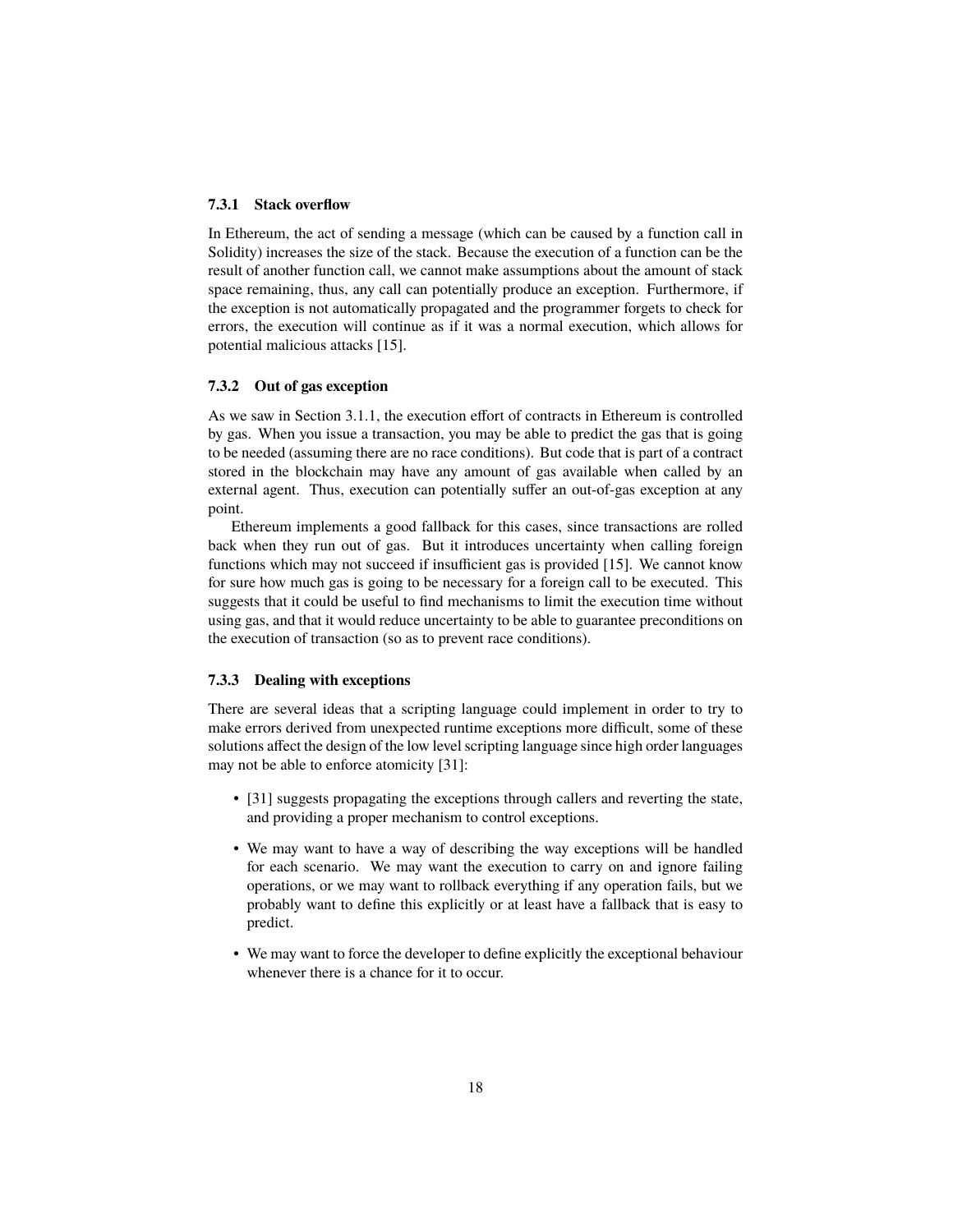#### **7.4 No reimbursement**

A possible issue that, while less severe, may be just as frustrating for users, is incomplete handling of preconditions. Again, it is usually the case that developers focus on the normal execution flow, and when preconditions of a contract are not met, even if the execution is aborted, the user may not be returned the money invested in the contract [15, 38]. Furthermore, even if the user checks that the preconditions are met before sending a transaction, it is possible that a race condition changes this fact, thus forcing the user to face a risk when issuing a transaction.

Making transaction execution deterministic [31] can certainly avoid the uncertainty for users, but there is no easy way of enforcing that this kind of errors do not occur. One possible path of research would be to find a way of writing programs that analyses the sum of incomes and outcomes for each user and makes variations to this sum explicit.

#### **7.5 Unilateral abortion**

In complex multi-stage contracts, it is possible for users to stop collaborating on the execution of contracts if, for example, doing so would be against their interest [15]. Because of this, contracts must be designed with the possibility of eventual noncooperation in mind for each step. Usually, non-cooperation can be punished by storing a deposit for each participant that is forfeited if they choose to not cooperate, and by establishing deadlines for each step of the protocol [30].

On the other hand, deadlines necessarily pose a risk for users, that may suffer a DoS that prevents then from cooperating and, thus, loose the deposit even if they are willing to cooperate.

Again, there is no obvious way of preventing this mistakes from happening, but it should be possible to find a way to design contracts that allows to specify deposits and timeouts for users and automatically punishes users when they do not cooperate and, for example, rollback the whole protocol for the rest. Even though any of these solutions would probably require many considerations and calibrations specific to the scenario.

#### **7.6 Unpredictable state**

Because transactions are processed in chunks (blocks), the order in which unprocessed transactions will be processed is unknown. The order is decided by the miner that is successful at a certain point in time. Since smart-contracts may depend on context (the state of the blockchain), it is not unusual for their result to be unpredictable [15, 3].

One possible solution to the unpredictability could be to establish a particular context as a precondition for transactions to be executed, or to use the expected output as a precondition [31]. But this could potentially slow down highly interactive contracts and force users to resend transactions many times.

Another consequence is that, if there is any benefit on being the first in creating a transaction that contains a secret, an attacker could intercept a transaction with the secret and make their own transaction by using the secret, and potentially get their transaction to be recorded first in the blockchain. We can imagine this would be an important issue for a system that registers names like Namecoin (see Section 5.2.2)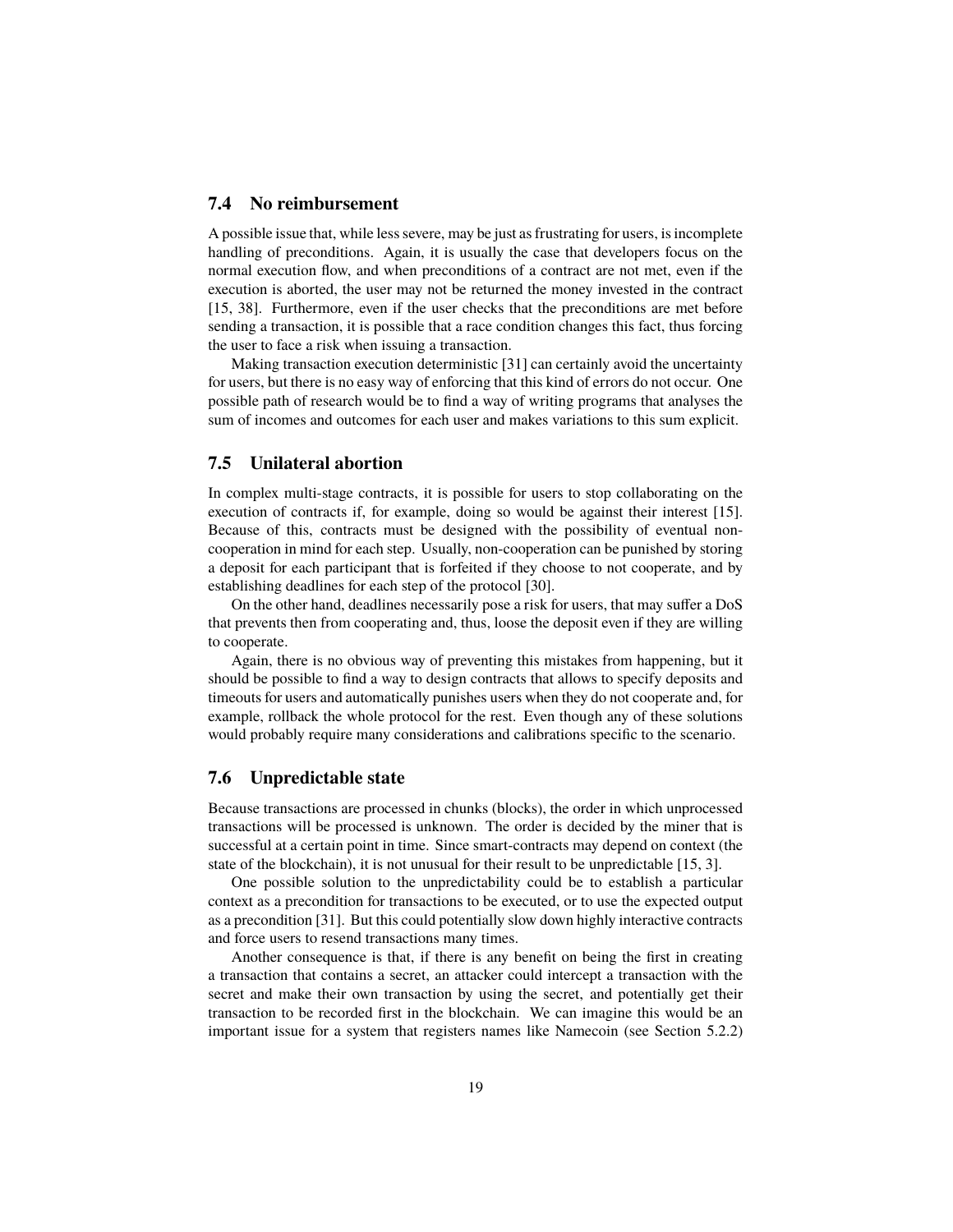since attackers could see that a user is trying to register a name and then register it themselves and later charge a ransom to the user for releasing it.

The reasons why attackers may be able to get a copy of a transaction to appear earlier in the blockchain than the original one include: luck, paying higher fees, and controlling enough network or mining power and using it to discard or difficult the propagation of the user's transaction.

But that is not the only consequence of unpredictability, some properties can be directly manipulated by miners without the need of controlling the network, like is the case of timestamps [31] in Ethereum, which are allowed a margin of up to 900 seconds due to the latency and potential lack of synchronisation between the different nodes. Allowing the language to provide this kind of unreliable information can trick developers into a false sense of security which may lead to bugs like using timestamps as seeds for randomness [31], so it may be a wise design decision not to provide them. [31] suggests using the block height number as a replacement and translating the expressions that use timestamps in terms of block height numbers (since the expected time between blocks is known).

The problem of secret stealing can be solved by using cryptographic commitments or zero-knowledge proofs (see Section 8.4).

#### **7.7 Secrecy**

Nor Ethereum, nor Bitcoin provide anonymity to users by default, other than the option of using pseudonyms, but that does not usually prevent by itself the use of analysis techniques to analyses data.

In addition, many contracts implementing multi-player games, require that some fields are kept secret for a while: for instance, if a field stores the next move of a player, revealing it to the other players may advantage them in choosing their next move.

In such cases, to ensure that a field remains secret until a certain event occurs, the contract has to exploit suitable cryptographic techniques [3]. Some of these techniques have been mentioned in Sections 5.4 and 8.4.

#### **7.8 Immutable bugs**

Immutability can be both seen as desirable and as undesirable depending on the circumstance. Clearly, the fact that data in the blockchain is immutable is a conscious design choice, but it becomes a problem when what is immutable is a bug [3]. The challenge is not really technical but bureaucratic, in that it would be necessary to find a convenient and convincing way of deciding how to decide about the changes, upgrades and fixes of contracts, and in general of the rules in a decentralised crypto-system. We have already seen in Tezos (see Section 5.3) an approach to the later, the default solution provided for fixes in contracts was to have a designated manager for contracts. But we can see that having a manager is a limitation if we want to trust no-one, or maybe we are interested in trusting a scheme of the type N-out-of-M, which would require some script that does the validation.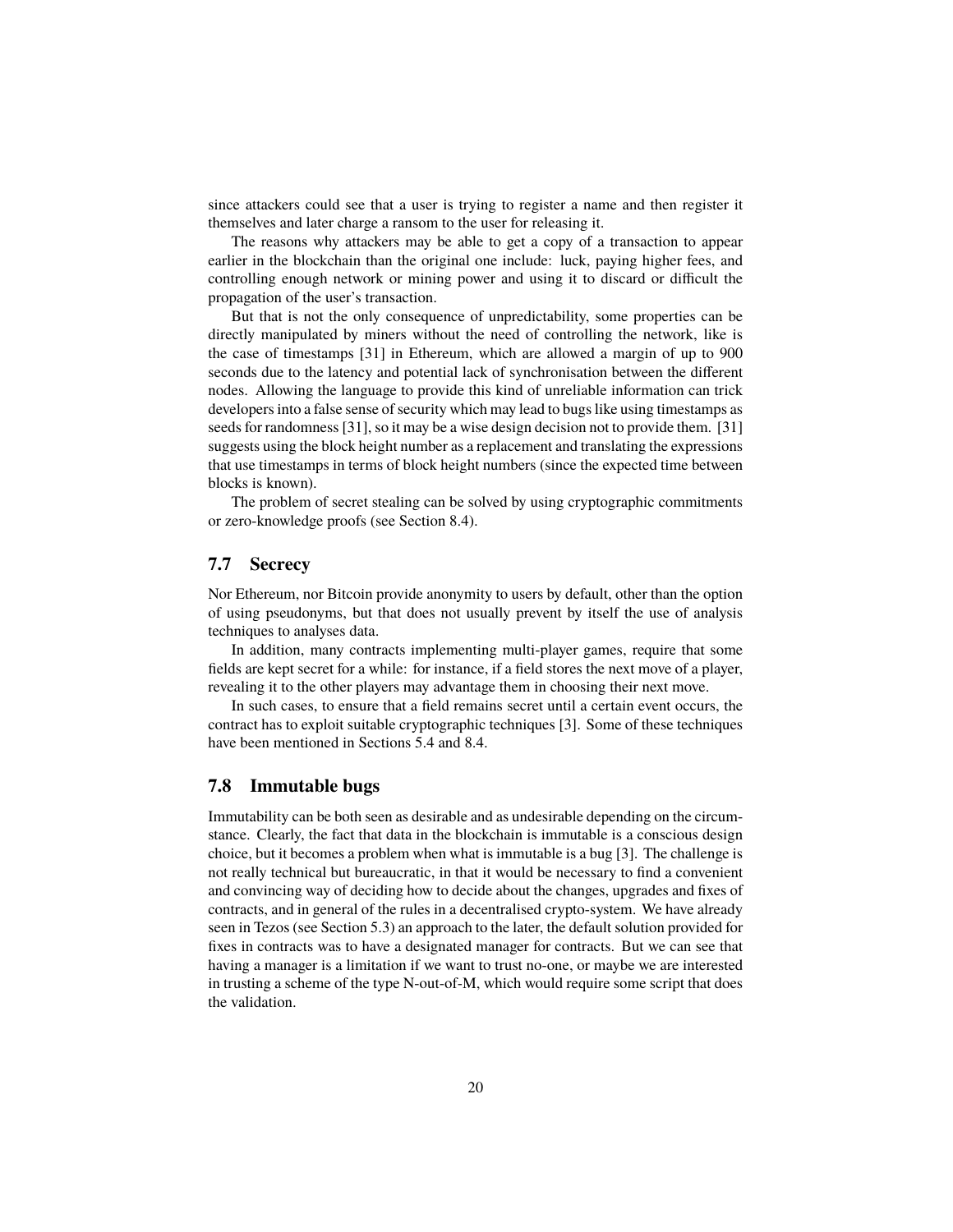#### **7.9 Lost ether**

Another consequence of immutability is currency sent to addresses whose key is not known [3] due, for example to a mistake. If standard cryptographic assumption hold, this currency is statistically impossible to recover and is lost forever (burned). In addition to the economical loss, this produces a burden on the blockchain because the unspent currency cannot be forgotten, since there is no proof that it is actually unspendable (as far as everyone knows someone could actually have the key).

In order to reduce the likelihood of this happening, in the context of Bitcoin, Base58Check is often used which adds redundancy to addresses, so that a small typo cannot produce a different valid address [2].

#### **7.10 Non-randomness**

Some scripts require a safe source of randomness during execution [3]. When the execution environment is a blockchain, the problem translates into finding a source of randomness that is globally available, independently verifiable, and unpredictable.

The blockchain seems to be a good source for such randomness, since the hashes of new blocks are difficult to predict. But using it as source of randomness opens the gate for potential manipulation by the miners. Thus, finding a safe way of using the entropy in the blockchain as a source of randomness is an open and actively researched problem [40].

#### **7.11 Turing completeness or not?**

A Turing complete scripting language is capable – in principle at least – of allowing all computable functions to be scripted in the language. This means that the execution of some scripts will not terminate (for some inputs), and even for those that do terminate, execution times can be indefinitely large. So, it would appear that choosing a Turing incomplete language would be appropriate. While this is true, Turing incompleteness is not sufficient in itself.4 For example, computation times can be super-exponential even for primitive recursion (with higher types), as evidenced by the Ackermann function. Even without recursion, putting *a priori* bounds on execution time can be problematic in scenarios where contracts can invoke each other, and calls can be symbolic.

# **8 Technologies**

#### **8.1 Verifiable computation**

Verifiable computation [37] is a technique that allows the generation of proofs of computation – that is proofs that the evaluation of a program has a specified result – that can be verified faster than the time that it would take to do the actual computation. This allows the outsourcing of computation to untrusted parties.

<sup>4</sup>This argument is made in the context of Ethereum in the white paper: https://github.com/ ethereum/wiki/wiki/White-Paper#computation-and-turing-completeness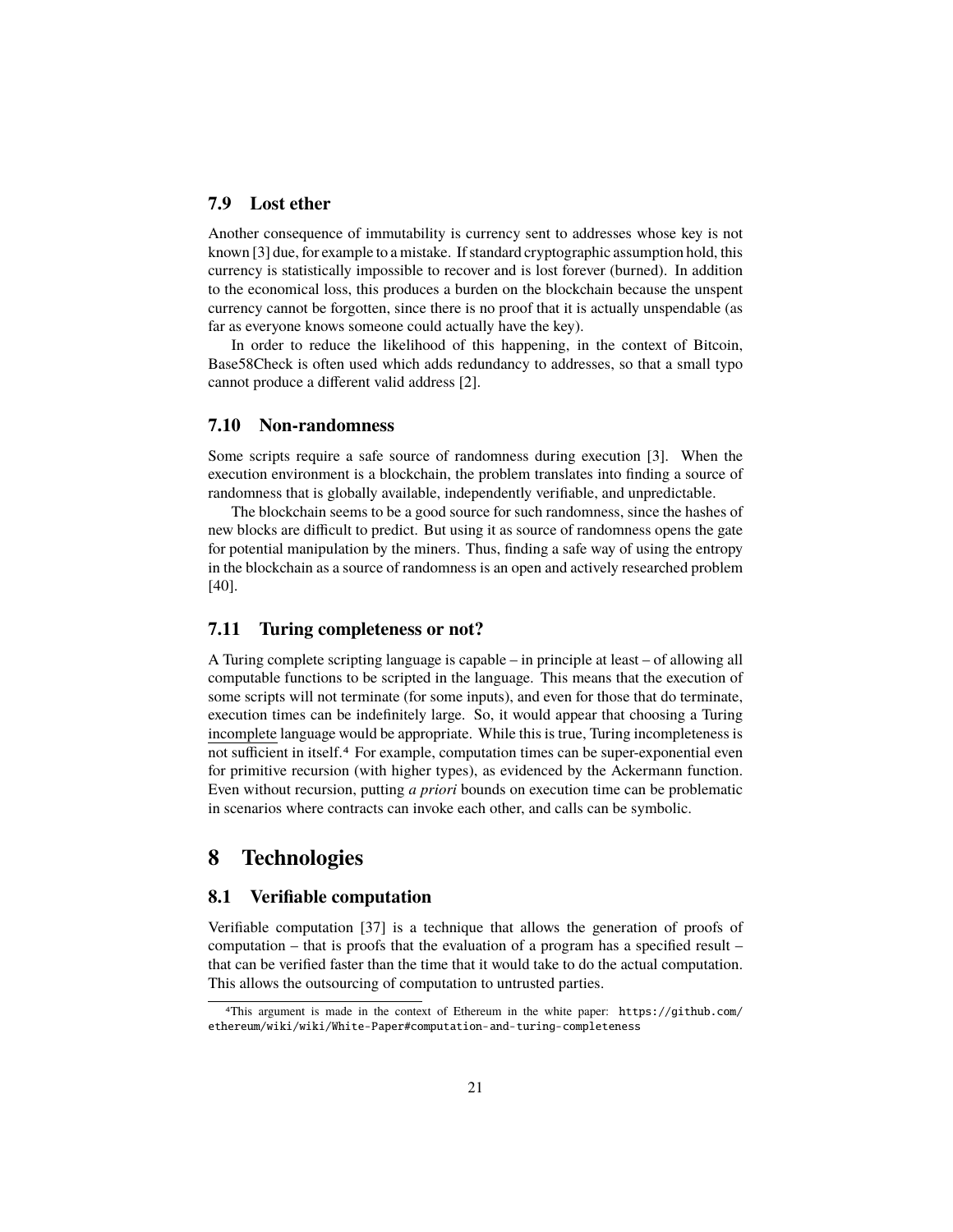In Pinoccio [37], authors claim to have achieved a "nearly practical" way of doing this, as opposed to previous ways that, while asymptotically would work for some input, in practice they have an infeasible constant factor (hundreds of years for small computations).

In Geppetto [10], authors describe additional techniques for improving the efficiency of the approach. The work in the paper is for a practical C compiler, based on LLVM, and introduces a number of advanced techniques that aim to reduce power overhead and increase the scope of the work. The Geppetto work is built on top of the Pinocchio system, which also underlies zero knowledge proofs (see Section 8.4).

Verifiable computation has, at least, one interesting application to smart contracts: they would allow miners to do the computations only once and generate a proof of computation, and verifiers would only need to verify that the proof is correct. This would allow for more expensive contracts to be run, since they would not increase the time required to validate the blockchain proportionally.

Potentially, computations could be carried out directly by the users sending the transactions, but this would potentially require transactions to be recomputed in case their context changes (which could happen as a result of a race condition in the process of adding them to the blockchain, see Section 7.6).

#### **8.2 Verifiable bounds and reusable libraries**

Even if we cannot give a proof of computation, it would be useful to supply a proven upper bound for the amount of computation that a program will require. This way, we can calculate a minimum amount of gas that would guarantee the contract to execute, which would avoid the out-of-gas exception completely (with the security implications this has, see Section 7.3.2).

Contracts are usually designed and reused many times with small changes to their parameters and inputs. Even if the automatic verification of general contracts is not possible, it may be possible for some contracts to manually prove or provide formulas that verifiably calculate the amount of time required to execute a given contract, or even to prove that execution is correct (as is the case with NP problems, whose solutions can be verified in polynomial time). Such reusable and verifiable formulas can be stored in the blockchain.

#### **8.3 Multiparty computation**

Secure multiparty computation (MPC) protocols, allow a group of mutually distrusting parties to compute a joint function *f* on their private inputs. Typically, the security of such protocols is defined with respect to the ideal model where *f* is computed by a trusted party [1].

The aspects that can be guaranteed in different settings vary, the basic protocols allow simple emulation of the computation, but Bitcoin has been used successfully [1, 4] to enforce the results of computations and penalise in cases of non-cooperation (see Section 7.5).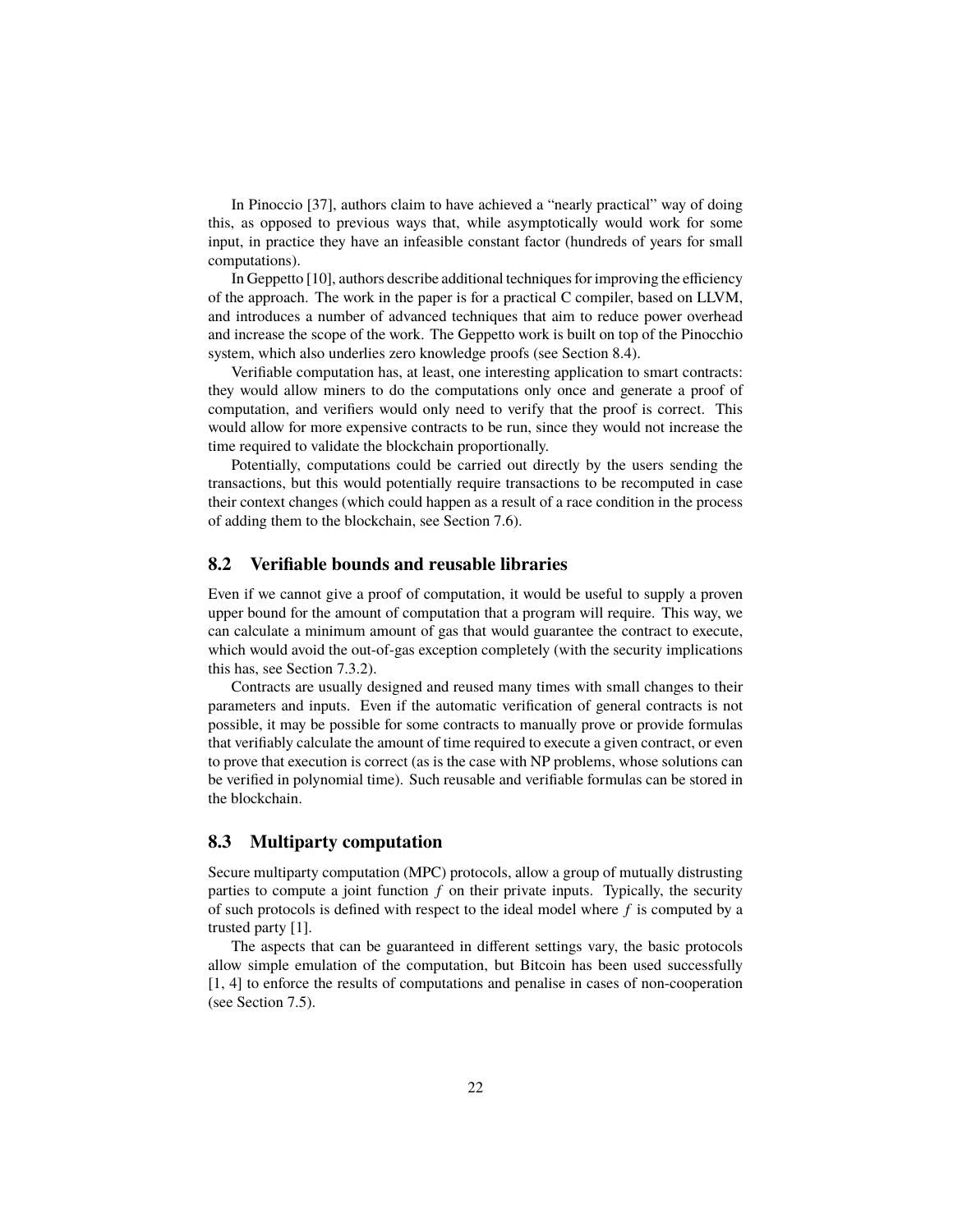#### **8.4 Zero knowledge**

Zero knowledge proofs are a cryptographic mechanism of proving the possession of a specific bit of knowledge without revealing that bit of knowledge. It has been shown [20] that it is possible to interactively demonstrate with zero knowledge the possession of a solution for the 3-colouring problem of a graph and by extension any NP-complete problem.

Zerocoin [34] and Zerocash [45] use zero knowledge proofs to add anonymity to bitcoin transactions without adding any trusted parties. The algorithm allows users to mint a number of zero-coins into a pool and to later redeem different ones, but ensures than each user cannot redeem more coins that he or she has minted without revealing any links between the inputs and the outputs.

Zero knowledge proofs are also integrated in Hawk (see Section 5.4)) to ensure anonymity.

#### **8.5 Proof-carrying code / proof of computation**

In *proof-carrying code* [36] program code – in the original example, machine code – is accompanied by a proof that the code satisfies certain properties, such as terminating in a given period of time. The proof is defined in such a way that it can be checked by the recipient, and such a check is substantially cheaper than the recipient making the proof for themselves. Moreover, the recipient need not trust the sender: the proof provides the essential evidence that something is the case, rather than having to trust the veracity of another agent in the system. Assuming that the proof format is published, the recipient can indeed write a proof checker for him or herself, and need not trust a third party to supply one.

This does have a major drawback, however: not only will implementors of the blockchain system need to understand and implement a programming language, they will also need to understand and implement a full blown proof checker. Just using proof assistants like Coq is described by programming language implementors as requiring a PhD, nevermind constructing one. Now, while this is not really true, it does convey the complexity of the task. On the other hand, this may be a good thing, as it creates a hurdle for those wanting to develop a validator, and may deter all but the most determined (and skilled), thus avoiding the production of poorly designed validator software that could threaten the blockchain network.

A related concept is *proof of computation*, where a proof accompanies a value: in such a case the value is purported to be the result of evaluating a given expression, and the proof provides evidence that this is the case.

#### **8.6 Use of combinators**

*Combinators* are higher-order functions, which could be in an untyped functional language (like the λ-calculus) or a typed language (such as Haskell). Sets of such functions form combinator libraries, and they have been used to define small *domain specific languages* (DSLs); well-known examples include parsing libraries and hardware description. [39] studies how combinators can be used to represent typical financial contracts.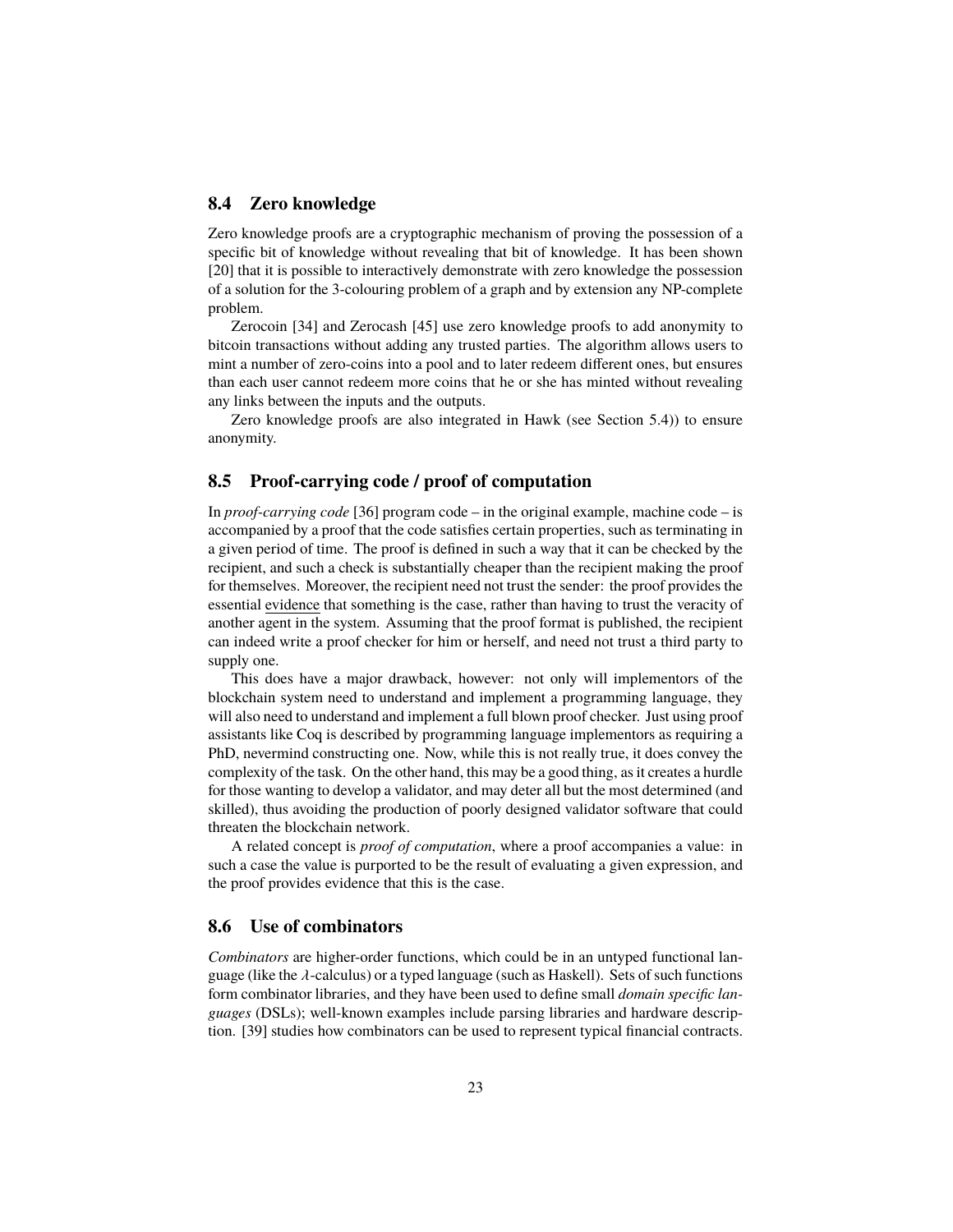It aims to define a combinator language that is closer to the terminology that is used in financial contexts.

The model is of contracts with two parties: the holder and the counter-party. Seen as existing over time, with a horizon (expiry date), and potential constraint on the acquisition date. Contracts can be combined through conjunction, disjunction and one after the other (sequentially), as well as being able to "swap polarity" as it were. Shown how complex contracts can be described using the DSL: including "American"- and "European"-style options.

The paper [39] presents, in addition to the combinator library itself, a valuation of contracts, based on stochastic machinery, and a concrete implementation of this valuation machinery.

#### **8.7 Use of polymorphic dependent types and algebraic side-effects**

Dependent types allow users to declare more expressive types for their programs. Indeed, through the "Curry-Howard" isomorphism, types can be identified with propositions in predicate logic, and members of those types with proofs of those propositions. For these reasons, an expressive language might be an appropriate vehicle for guaranteeing that smart contracts have certain properties by design. The paper [38] investigates this, and in particular examines how Idris, with its combination of dependent types and algebraic effects, can be used to good effect in this space. In particular, it manages to model handling of both gas and global state in a safer way.

In a little more detail, it proposes using dependent and polymorphic types, and algebraic side-effect declarations to prevent them. The intention is to avoid unexpected outcomes by declaring the expected outcomes and side-effects explicitly. The paper also provides a translation from Idris to Serpent, the Python-style high-level language for Ethereum. Finally, the paper looks at some common problems of contract development, but these are taken directly from [15], discussed in Section 7. In evaluating the work, the paper concludes that process calculi, plus behavioural types, might provide a better solution.

### **8.8 Formal verification of contracts**

"Proving programs correct" has been discussed for more than thirty years, but is coming of age. Some work has been done on applying this to smart contracts, too, with two notable examples of verification of Ethereum contracts.

The first approach [5] uses  $F^{*5}$ , which is an ML-like functional programming language aimed at program verification, to verify Ethereum contracts, written in Solidity. It presents three different ways of attacking the problem.

• First it presents a system Solidity\*, written in OCaml, and which translates programs written in Solidity to F\*, (constituting a "shallow" embedding of the language). It is then possible to verify properties of the translated functions. This

<sup>5</sup>https://www.fstar-lang.org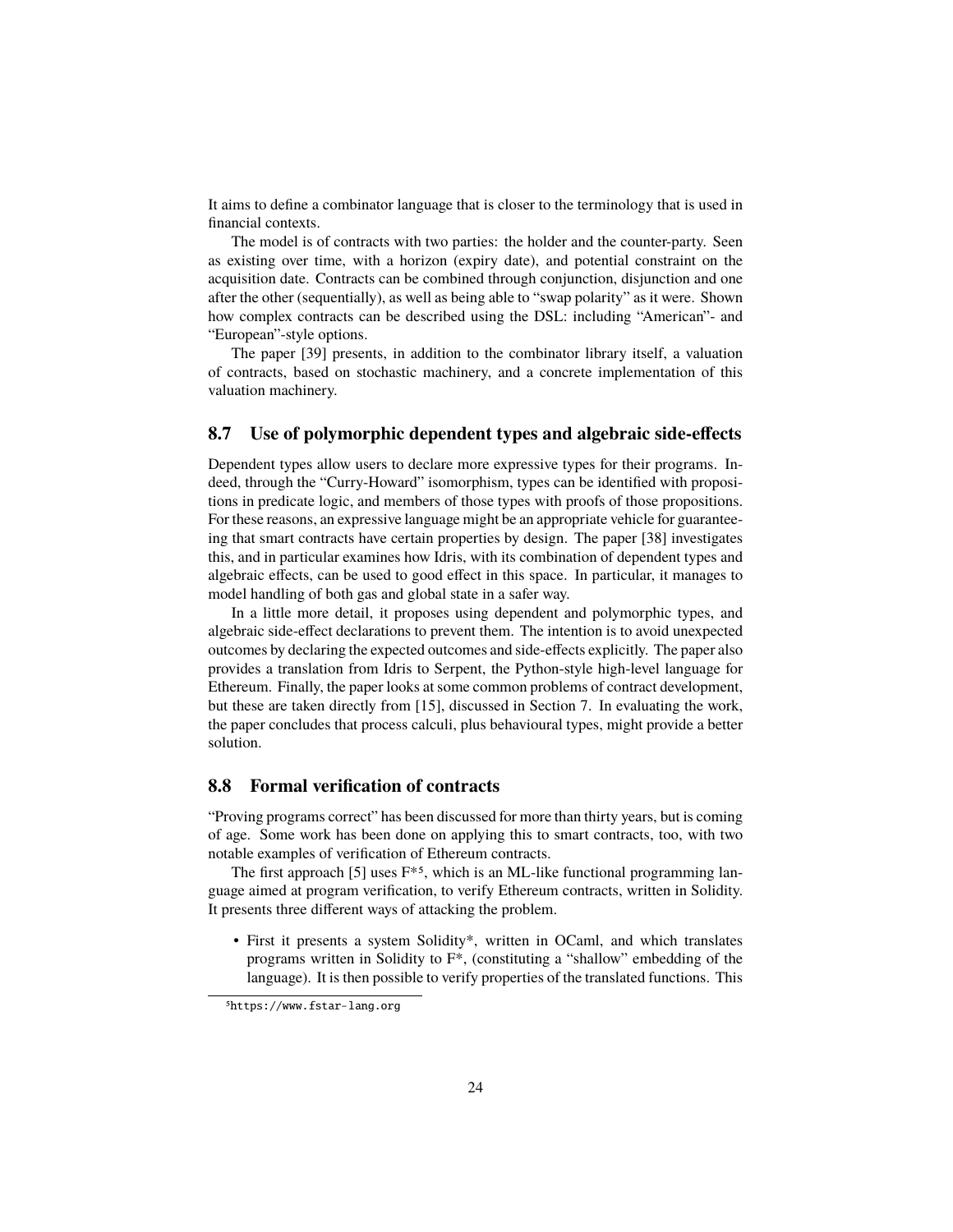work detected some re-entrancy problems, as well as unchecked calls to send, and it was evaluated on a small number of source-level scripts.6

- EVM bytecode can be decompiled into F\*, using another tool called EVM\*, which is also written in OCaml. It is possible then verify properties of the code, e.g. gas consumption, running in a lightweight interpreter of a subset of the instruction set.
- Given the two translations, it is also possible to show the equivalence of the Solidity\* and EVM\* translations, at least when Solidity source code is available.

The Ethereum Virtual Machine (EVM) has also been formalised [25] in the Isabelle/HOL proof assistant, and aspects of the behaviour of a typical contract – the Deed contract, which is a part of the Ethereum Name Service – have been verified. In particular, the safety property that "only the registrar can decrease the balance" has been formally established.

As should be expected, one of the benefits of such a formalisation is that [25] contains a clear statement of the set of assumptions under which the result holds, and these represent the result of a serious conceptual modelling exercise. The report points to further work,<sup>7</sup> such as validating the EVM implementation and formalisation of Gas, so that liveness properties ("something good happens") can be proved in addition to the existing safety property ("nothing bad happens").

#### **8.9 Static analysis of contracts**

Some errors can be easily checked by applying static analysis tools. This approach has been explored extensively for programming languages like C. But in particular we would like to highlight its application as a quick fix to Ethereum EVM languages through the Oyente tool [31], which can be used both for finding errors in contracts that are written by the user, and to allow users to avoid using buggy contracts that are already deployed.

#### **8.10 Merkelized Abstract Syntax Trees**

MAST (Merkelized Abstract Syntax Trees) [44] is a proposal for allowing Bitcoin transaction validation scripts to be stored in partially-hashed form.

The existing structure of a Bitcoin validation script is simply a Script program consisting of a sequence of Script operations. However, there is a logical structure to Script programs, as in all programs, which has tree form. In particular, every conditional operation causes the program to branch into two logical subprograms, one for the case that the condition was true, and one for the case that the condition was false.

For any given script, a successful validation involves passing down to a leaf block of code in such a tree, having passed or failed the tests accordingly. All other branches of the tree are irrelevant for the validation in question.

<sup>6</sup>Note that the vast majority of Ethereum scripts on the blockchain are only available as EVM code.

<sup>7</sup>More is said about this on reddit: https://www.reddit.com/r/ethereum/comments/59wr6w/ formal\_verification\_of\_deed\_contract\_in\_ethereum/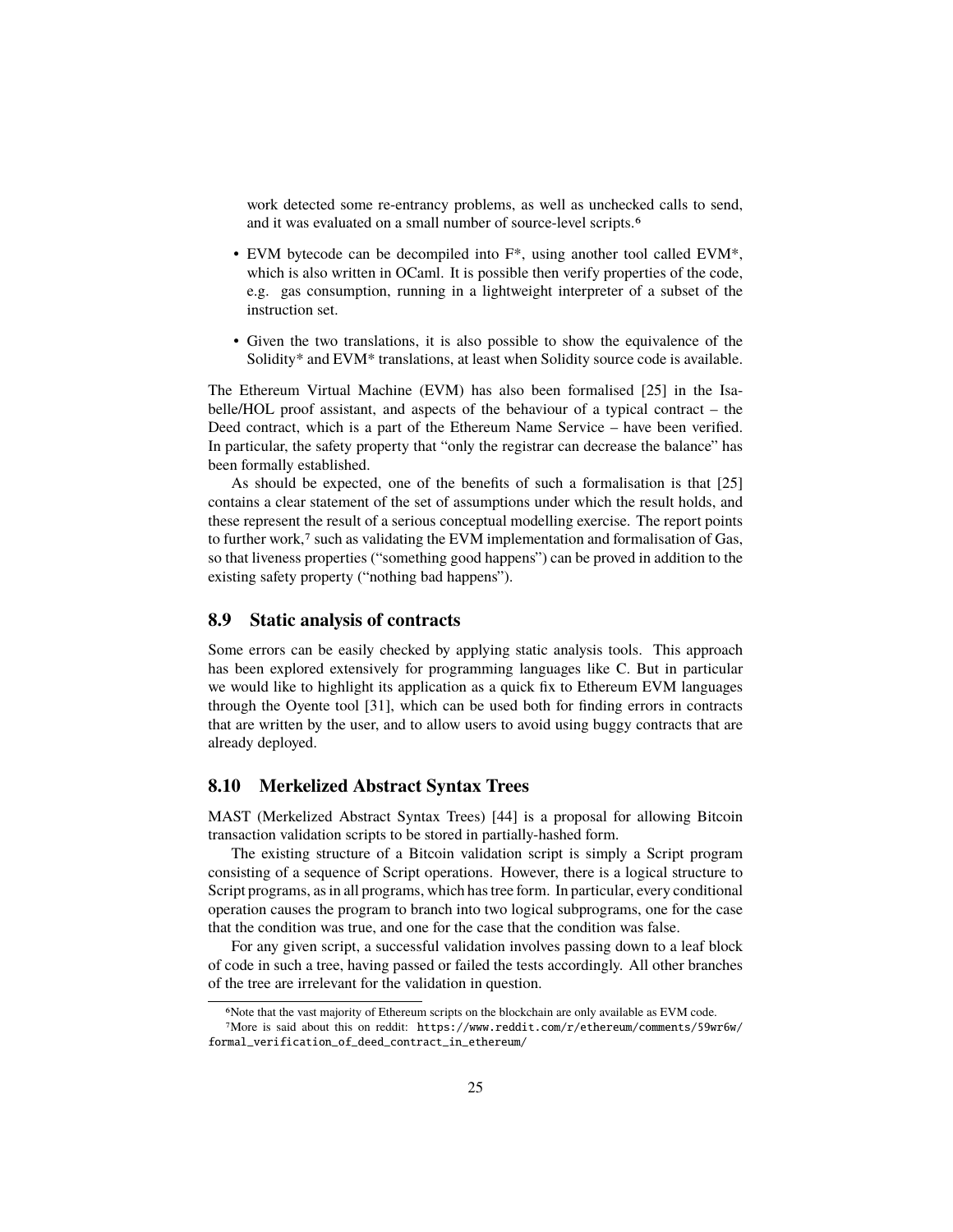The MAST proposal takes advantage of this fact, and proposes to replace all of the irrelevant branches with their hashes, thereby eliminating from validation scripts all portions of the script that are not required to perform the validation.

Implementing MAST in a completely new blockchain ought to be simple. There is a major caveat, however. MAST relies on the fact that evaluation of code involves simply running through a list of operations to perform once, in the obvious order. The possible execution paths correspond directly to the program branches. Richer programming constructs such as loops, recursion, defined functions, etc. make it harder, possibly impossible, to use MAST. This arises because the parts of the program that are relevant to a computation, and therefore to a validation, cannot be delineated at the outset as one of a handful of paths to a leaf node in the code tree. Instead, the relevant paths are determined by execution and may involve many scattered parts of the program. It may still be possible to use MAST in this setting, however, but it's an open question as to how precisely to do that.

# **9 Conclusion**

In this paper, we have surveyed some representative examples of the advanced use of cryptocurrencies and blockchains beyond their basic usage as a payment method, and we have focused in existing scripting solutions, their strengths and weaknesses, and some existing solutions for known problems with them.

We have seen that, while there have been many diverse efforts in different directions, there are still many open questions, no universal solutions, and lots of room for future research and experimentation.

We are very grateful to Input|Output Hong Kong<sup>8</sup> for funding the work that led to this paper. Lior Yaffe kindly apprised us of details of the Nxt system, and Maria Christakis and Valentin Wüstholz made a number of useful comments an earlier version of the paper.

# **References**

- [1] Marcin Andrychowicz, Stefan Dziembowski, Daniel Malinowski, and Lukasz Mazurek. Secure multiparty computations on bitcoin. In 2014 IEEE Symposium on Security and Privacy, pages 443–458. IEEE, 2014.
- [2] Andreas M Antonopoulos. Mastering Bitcoin. O'Reilly Media, 2014.
- [3] Nicola Atzei, Massimo Bartoletti, and Tiziana Cimoli. A survey of attacks on ethereum smart contracts. Cryptology ePrint Archive: Report 2016/1007, https: //eprint.iacr.org/2016/1007, 2016.
- [4] Iddo Bentov and Ranjit Kumaresan. How to use bitcoin to design fair protocols. In International Cryptology Conference, pages 421–439. Springer, 2014.

<sup>8</sup>https://iohk.io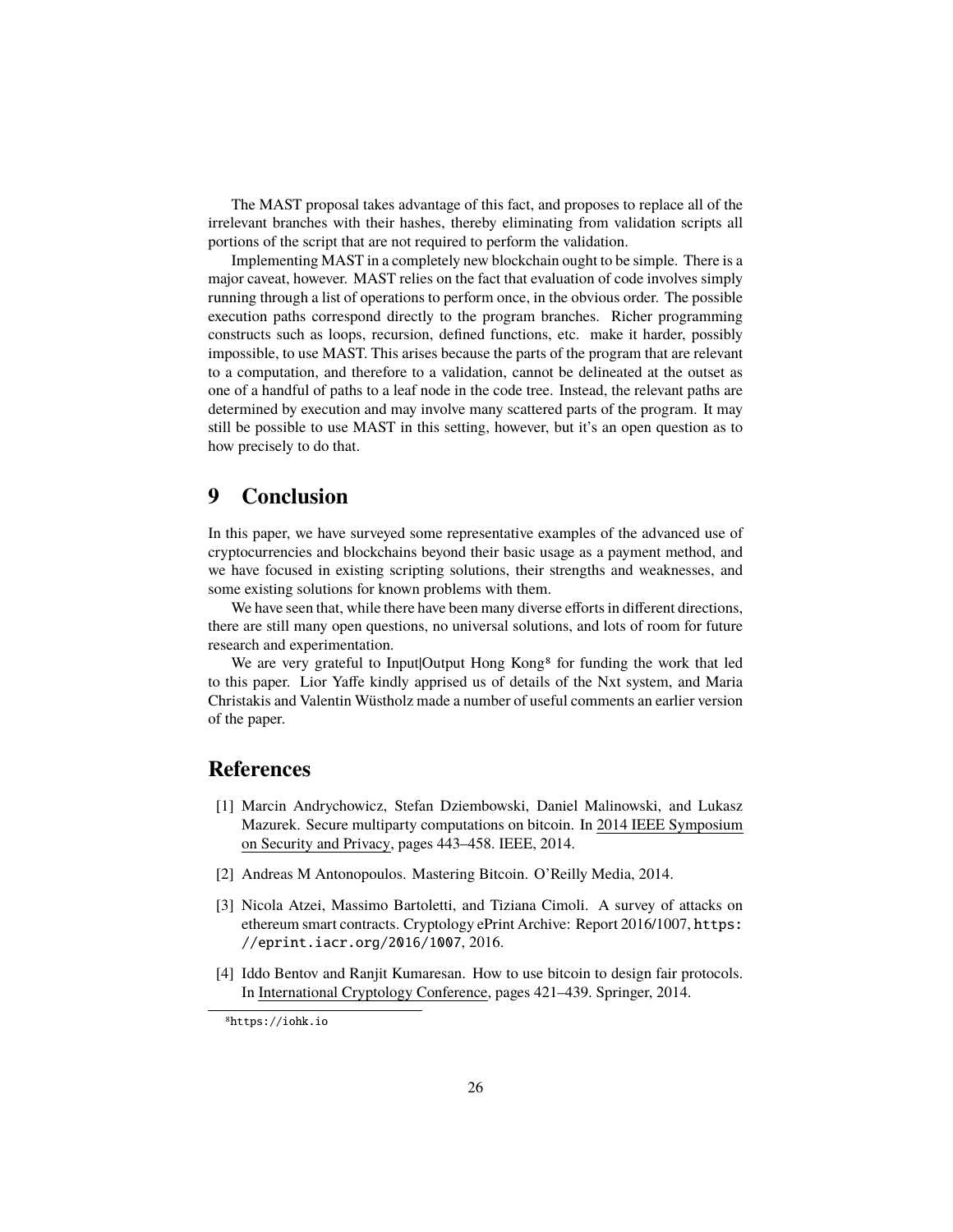- [5] Karthikeyan Bhargavan, Antoine Delignat-Lavaud, Cédric Fournet, Anitha Gollamudi, Georges Gonthier, Nadim Kobeissi, Natalia Kulatova, Aseem Rastogi, Thomas Sibut-Pinote, Nikhil Swamy, and Santiago Zanella-Béguelin. Formal verification of smart contracts: Short paper. In Proceedings of the 2016 ACM Workshop on Programming Languages and Analysis for Security, PLAS '16. ACM, 2016.
- [6] Block size limit controversy. https://en.bitcoin.it/wiki/Block\_size\_ limit\_controversy, 2010. [last accessed 21-11-2016].
- [7] Joseph Bonneau, Andrew Miller, Jeremy Clark, Arvind Narayanan, Joshua A. Kroll, and Edward W. Felten. SoK: Research Perspectives and Challenges for Bitcoin and Cryptocurrencies. https://eprint.iacr.org/2015/261.pdf, 2015. [last accessed 27-11-2016].
- [8] BPMN. http://www.bpmn.org, 2016. [last accessed 21-11-2016].
- [9] Colored Coins. https://en.bitcoin.it/wiki/Colored\_Coins, 2014. [last accessed 21-11-2016].
- [10] Craig Costello, Cédric Fournet, Jon Howell, Markulf Kohlweiss, Benjamin Kreuter, Michael Naehrig, Bryan Parno, and Samee Zahur. Geppetto: Versatile verifiable computation. In 2015 IEEE Symposium on Security and Privacy, pages 253–270. IEEE, 2015.
- [11] Counterparty. http://counterparty.io/, 2014. [last accessed 21-11-2016].
- [12] Counterparty at Wikipedia. https://en.wikipedia.org/wiki/ Counterparty\_(technology), 2014. [last accessed 21-11-2016].
- [13] Karl Crary and Michael J Sullivan. Peer-to-peer affine commitment using bitcoin. ACM SIGPLAN Notices, 50(6):479–488, 2015.
- [14] Data Storage Methods at Colored Coins wiki. https://github.com/ Colored-Coins/Colored-Coins-Protocol-Specification/wiki/Data% 20Storage%20Methods, 2015. [last accessed 21-11-2016].
- [15] Kevin Delmolino, Mitchell Arnett, Ahmed E Kosba, Andrew Miller, and Elaine Shi. Step by step towards creating a safe smart contract: Lessons and insights from a cryptocurrency lab. IACR Cryptology ePrint Archive, 2015:460, 2015.
- [16] Design Rationale at Ethereum Wiki. https://github.com/ethereum/wiki/ wiki/Design-Rationale, 2014. [last accessed 23-11-2016].
- [17] Disabled opcodes at Bitcoin client source code. https://github.com/bitcoin/bitcoin/blob/ 57b34599b2deb179ff1bd97ffeab91ec9f904d85/src/script/ interpreter.cpp#L288, 2010. [last accessed 21-11-2016].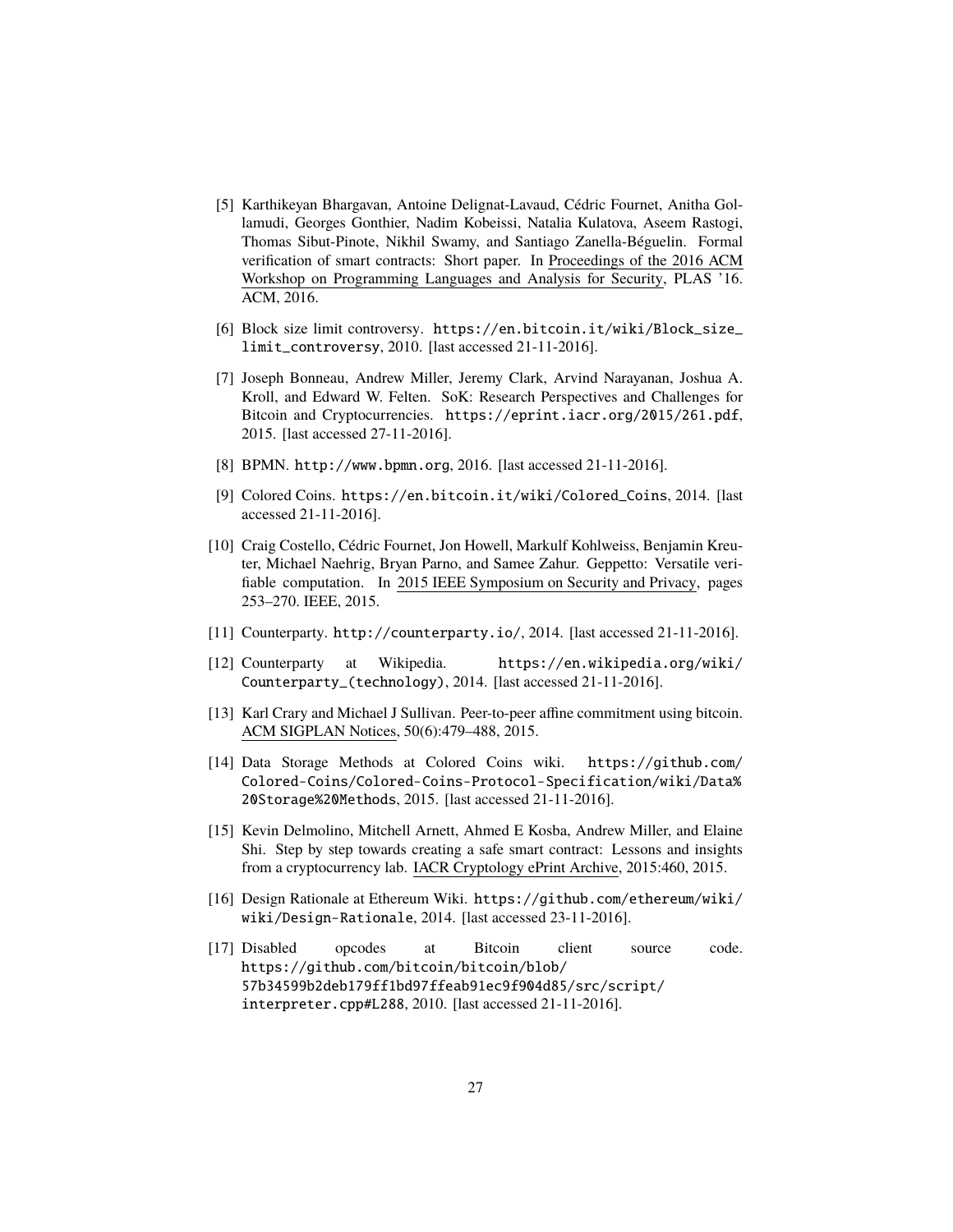- [18] Distributed ledger technology: beyond block chain. https://www.gov.uk/ government/news/distributed-ledger-technology-beyond-blockchain, 2016. [last accessed 27-11-2016].
- [19] FSM and Nxt. https://nxtforum.org/automated-transactions/atswith-fsm-based-dsl/, 2014. [last accessed 21-11-2016].
- [20] O Goldreich, S Micali, and A Wigderson. Proofs that yield nothing but the validity of their assertion. Preprint, 1986.
- [21] LM Goodman. Tezos—a self-amending crypto-ledger White paper. https: //tezos.com/pdf/white\_paper.pdf, 2014.
- [22] LM Goodman. Tezos: A Self-Amending Crypto-Ledger Position Paper. https: //tezos.com/pdf/position\_paper.pdf, 2014.
- [23] Yoichi Hirai. Bamboo: an embryonic smart contract language. https: //github.com/pirapira/bamboo, 2016. [last accessed 24-11-2016].
- [24] Yoichi Hirai. Ethereum reentrancy. Private communication, 2016.
- [25] Yoichi Hirai. Formal Verification of Deed Contract in Ethereum Name Service. https://yoichihirai.com/deed.pdf, 2016. [last accessed 24-11-2016].
- [26] Richard Hull, Vishal S. Batra, Yi-Min Chee, Alin Deutsch, Fenno F. Terry Heath, III, and Victor Vianu. Towards a Shared Ledger Business Collaboration Language based on Data-Aware Processes. In Proc. Intl. Conf. on Service Oriented Computing (ICSOC), 2016.
- [27] Hyperledger. https://www.hyperledger.org/blog, 2016. [last accessed 21- 11-2016].
- [28] Florian Idelberger, Guido Governatori, Régis Riveret, and Giovanni Sartor. Evaluation of logic-based smart contracts for blockchain systems. In International Symposium on Rules and Rule Markup Languages for the Semantic Web, pages 167–183. Springer, 2016.
- [29] Is there a maximum size of a scriptSig/scriptPubKey? at Bitcoin Stack-Exchange. http://bitcoin.stackexchange.com/questions/35878/isthere-a-maximum-size-of-a-scriptsig-scriptpubkey, 2015. [last accessed 21-11-2016].
- [30] Ahmed Kosba, Andrew Miller, Elaine Shi, Zikai Wen, and Charalampos Papamanthou. Hawk: The blockchain model of cryptography and privacy-preserving smart contracts. University of Maryland and Cornell University, 2015.
- [31] Loi Luu, Duc-Hiep Chu, Hrishi Olickel, Prateek Saxena, and Aquinas Hobor. Making smart contracts smarter. In Proceedings of the 2016 ACM SIGSAC Conference on Computer and Communications Security, pages 254–269. ACM, 2016.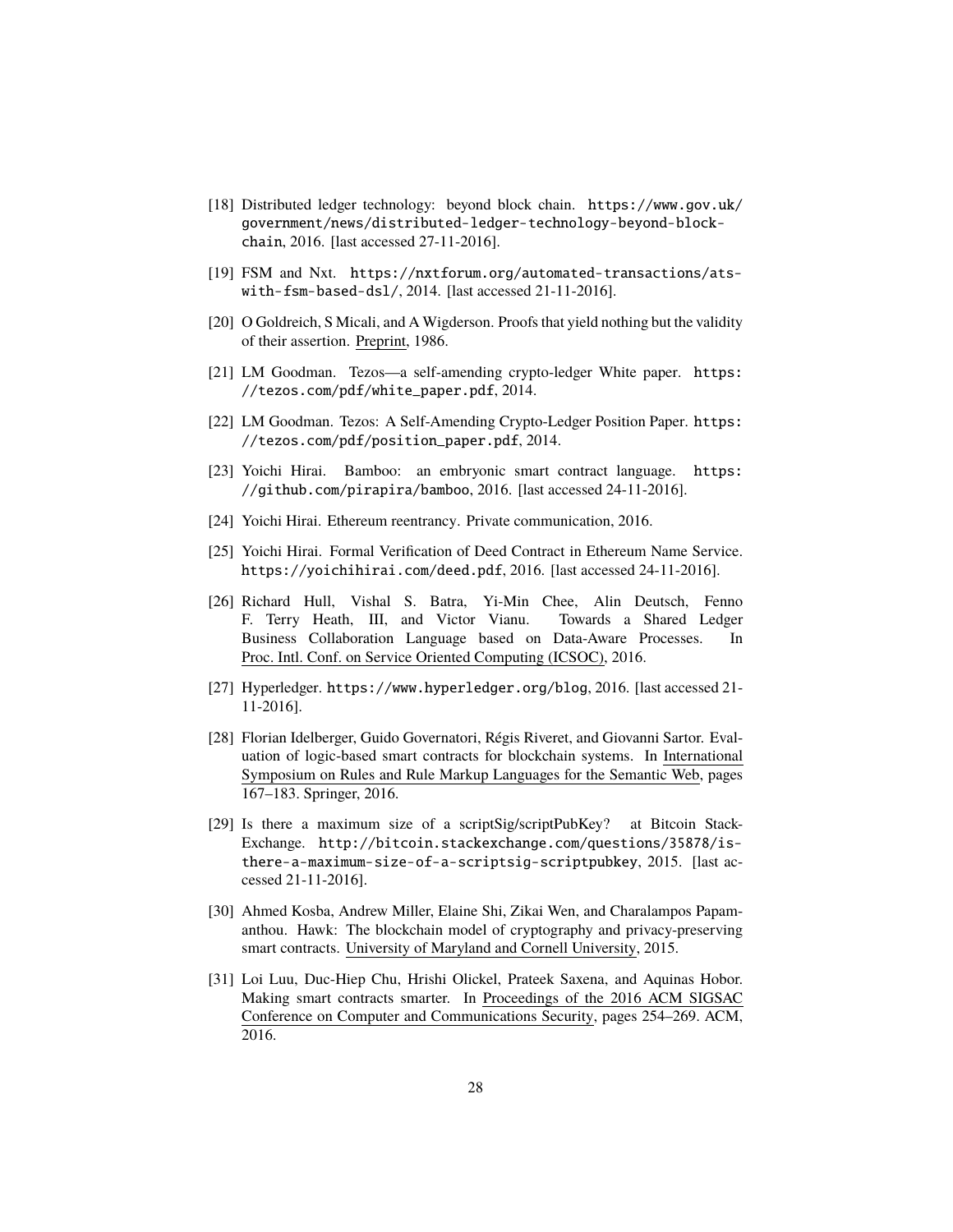- [32] Maximum number of op\_codes in script at Bitcoin StackExchange. http://bitcoin.stackexchange.com/questions/38230/maximumnumber-of-op-codes-in-script, 2015. [last accessed 21-11-2016].
- [33] L. Gregory Meredith and Matthias Radestock. A reflective higher-order calculus. Electr. Notes Theor. Comput., 141(5):49–76, 2005.
- [34] Ian Miers, Christina Garman, Matthew Green, and Aviel D Rubin. Zerocoin: Anonymous distributed e-cash from bitcoin. In Security and Privacy (SP), 2013 IEEE Symposium on, pages 397–411. IEEE, 2013.
- [35] Namecoin. https://namecoin.org/, 2011. [last accessed 21-11-2016].
- [36] George C. Necula and Peter Lee. Safe, untrusted agents using proof-carrying code. In Mobile Agents and Security, pages 61–91, London, UK, UK, 1998. Springer-Verlag.
- [37] Bryan Parno, Jon Howell, Craig Gentry, and Mariana Raykova. Pinocchio: Nearly practical verifiable computation. In Security and Privacy (SP), 2013 IEEE Symposium on, pages 238–252. IEEE, 2013.
- [38] Jack Pettersson and Robert Edström. Safer smart contracts through typedriven development. https://publications.lib.chalmers.se/records/ fulltext/234939/234939.pdf, 2106.
- [39] Simon Peyton Jones, Jean-Marc Eber, and Julian Seward. Composing contracts: An adventure in financial engineering (functional pearl). In Proceedings of the Fifth ACM SIGPLAN International Conference on Functional Programming, ICFP '00. ACM, 2000.
- [40] Cécile Pierrot and Benjamin Wesolowski. Malleability of the blockchain's entropy. Cryptology ePrint Archive, 2016/370, https://eprint.iacr.org/ 2016/370.pdf, 2016.
- [41] Contracts, Composition, and Scaling The Rholang 0.1 specification. https://docs.google.com/document/d/1gnBCGe6KLjYnahktmPSm\_ -8V4jX53Zk10J-KFQl7mf8/edit?pref=2&pli=1#heading=h. k4bk2akncduu, 2016. [last accessed 11-12-2016].
- [42] Rootstock. http://www.rsk.co/, 2014. [last accessed 21-11-2016].
- [43] Rootstock White Paper. http://www.the-blockchain.com/docs/ Rootstock-WhitePaper-Overview.pdf, 2015. [last accessed 21-11-2016].
- [44] Naik Manali Rubin, Jerry and Nitya Subramanian. Merkelized Abstract Syntax Trees. http://www.mit.edu/~jlrubin/public/pdfs/858report.pdf, 2016. [last accessed 11-12-2016].